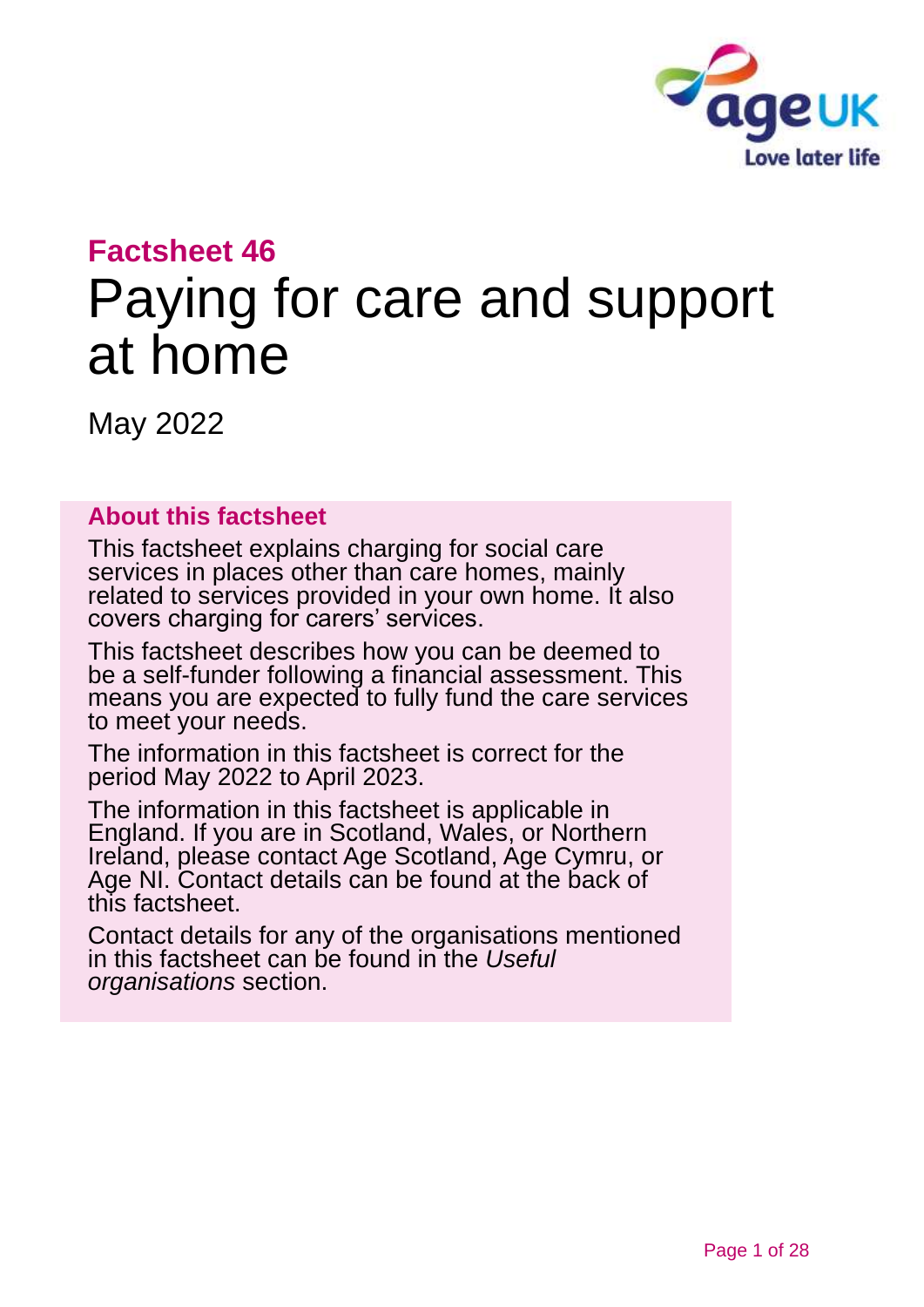# **Contents**

| <b>1 Recent developments</b>                          | 4               |
|-------------------------------------------------------|-----------------|
| 2 Sources and terms used in this factsheet            | 4               |
| 3 How to get and care and support                     | 4               |
| 3.1 The range of services available                   | 5               |
| 3.2 Assessment for care and support                   | 6               |
| 3.3 Eligibility criteria for care and support         | $\overline{7}$  |
| 3.4 Self-funders' 'right to request' having needs met | $\overline{7}$  |
| 4 Local authority charging rules                      | 8               |
| 4.1 Local authority charging discretion               | 9               |
| 4.2 Only the service user should be charged           | 9               |
| 4.3 Written record of charging decisions              | 9               |
| 4.4 Income protection principle                       | 10              |
| 4.5 Social security benefits                          | 11              |
| 4.6 Disability-related expenditure                    | 12 <sup>2</sup> |
| 4.7 Disregarded income                                | 14              |
| 4.8 Capital and maximum charges                       | 14              |
| 4.9 Disregarded capital                               | 15 <sub>1</sub> |
| 5 Deliberate deprivation of assets                    | 16              |
| 6 Your personal budget                                | 17              |
| 6.1 Direct payments                                   | 17              |
| 7 Home repairs, adaptations and equipment             | 18              |
| 8 Services that should be provided free of<br>charge  | 20              |
| 9 Free mental health 'after-care' services            | 21              |
| 10 Charging for carers' services                      | 22              |
| 11 Charges for respite care                           | 22              |
| 12 Housing related support                            | 23              |
| 13 Information, advice and advocacy duty              | 23              |
| <b>14 Complaints</b>                                  | 24              |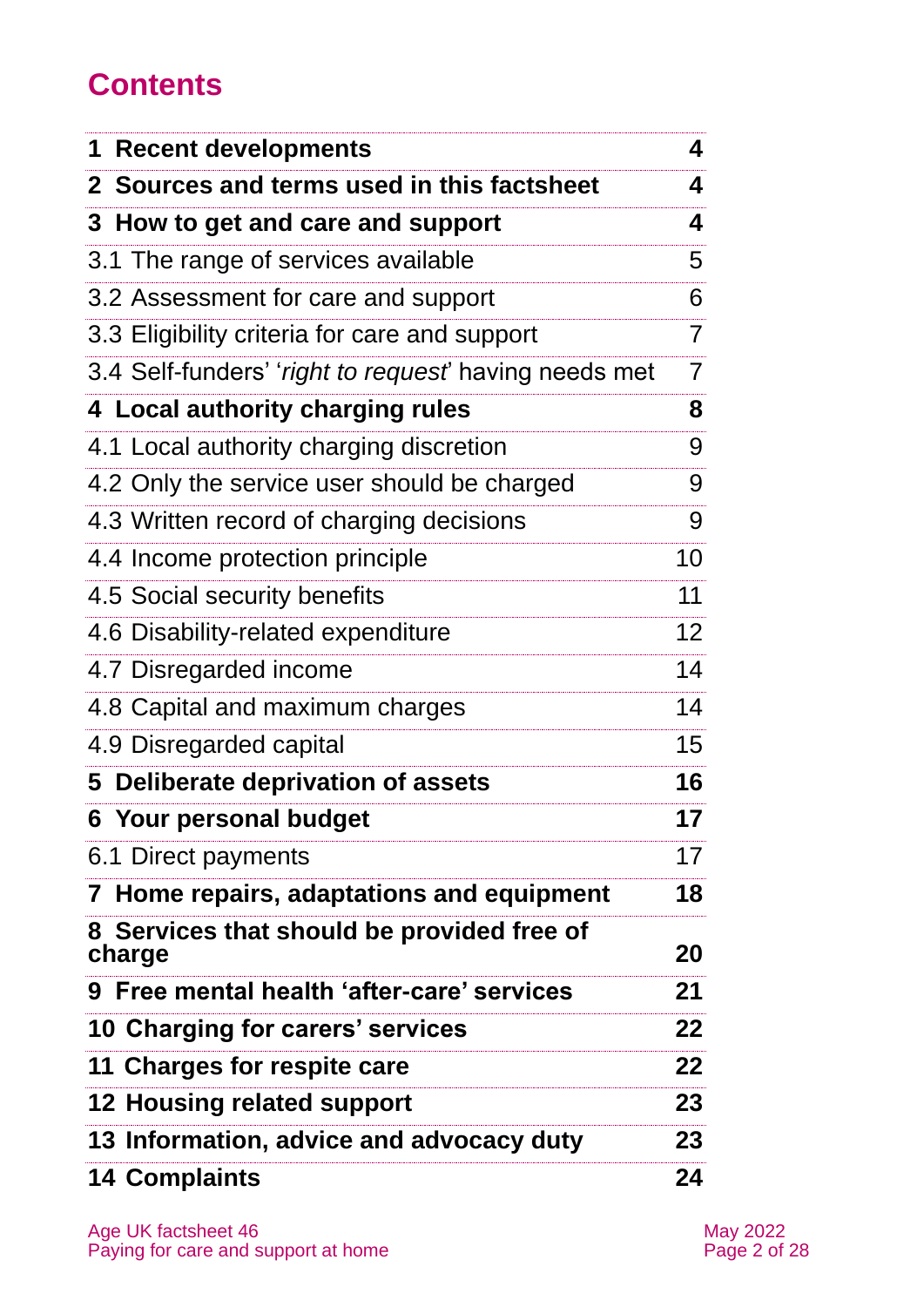| 14.1 Safeguarding from abuse and neglect |  |
|------------------------------------------|--|
| Useful organisations                     |  |
| Age UK                                   |  |
| Support our work                         |  |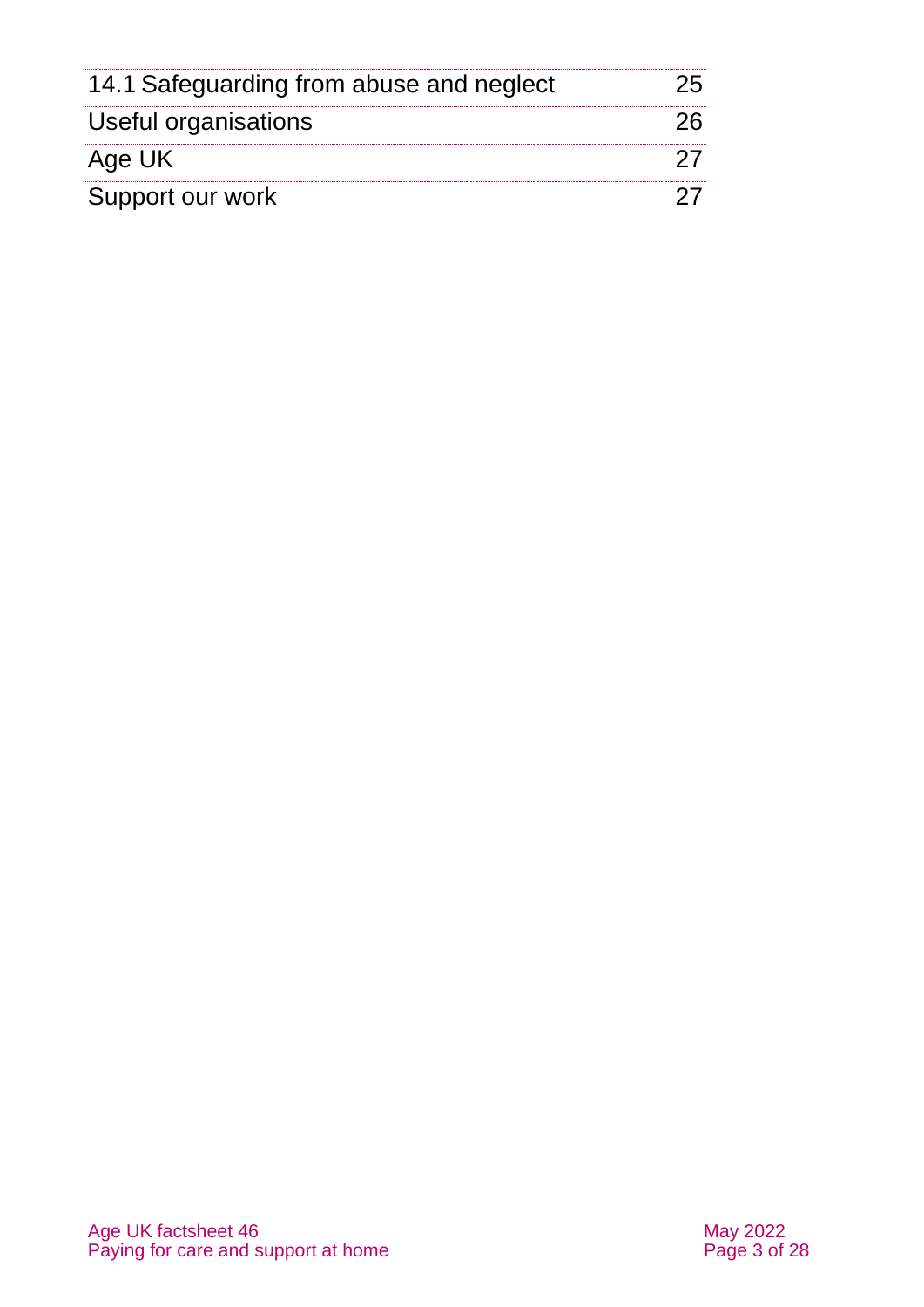# <span id="page-3-0"></span>**1 Recent developments**

*[Local Authority Circular \(DHSC\) \(2022\) 1](https://www.gov.uk/government/publications/social-care-charging-for-local-authorities-2022-to-2023/social-care-charging-for-care-and-support-local-authority-circular-lacdhsc20231)*, published in February 2022, increased the income thresholds in the financial assessment in line with inflation. The capital limits remain the same as the previous financial year.

### <span id="page-3-1"></span>**2 Sources and terms used in this factsheet**

#### **Care Act 2014, charging regulations and statutory guidance**

This factsheet is based on the *[Care Act 2014](http://www.legislation.gov.uk/ukpga/2014/23/contents)* ('*the Act*'), introduced in April 2015. Relevant regulations are the *[Care and Support \(Charging and Assessment](http://www.legislation.gov.uk/uksi/2014/2672/contents/made)  [of Resources\) Regulations 2014](http://www.legislation.gov.uk/uksi/2014/2672/contents/made)* (*'the charging regulations*'). Another reference source is the *[Care](https://www.gov.uk/government/publications/care-act-statutory-guidance/care-and-support-statutory-guidance)  [and Support Statutory Guidance](https://www.gov.uk/government/publications/care-act-statutory-guidance/care-and-support-statutory-guidance)* (*'the guidance*').

These set out in detail how a local authority must administer adult social care. Section 8 of the guidance deals with '*Charging and financial assessmen*t' and there are also annexes covering:

- ⚫ Annex B: Treatment of capital
- ⚫ Annex C: Treatment of income
- Annex E: Deprivation of assets

### **Local authority**

In this factsheet, *'local authorit*y' refers to the adult social services department of the local authority or council. It is used to describe similar departments within: a county council, a district council for an area in which there is no county council, a London borough council, or the Common Council of the City of London.

### <span id="page-3-2"></span>**3 How to get and care and support**

If you have difficulty managing at home, you can ask the local authority for a needs assessment. Another person such as your carer, GP, or district nurse can make a referral on your behalf with your permission. Carers can ask for a separate assessment of their support needs.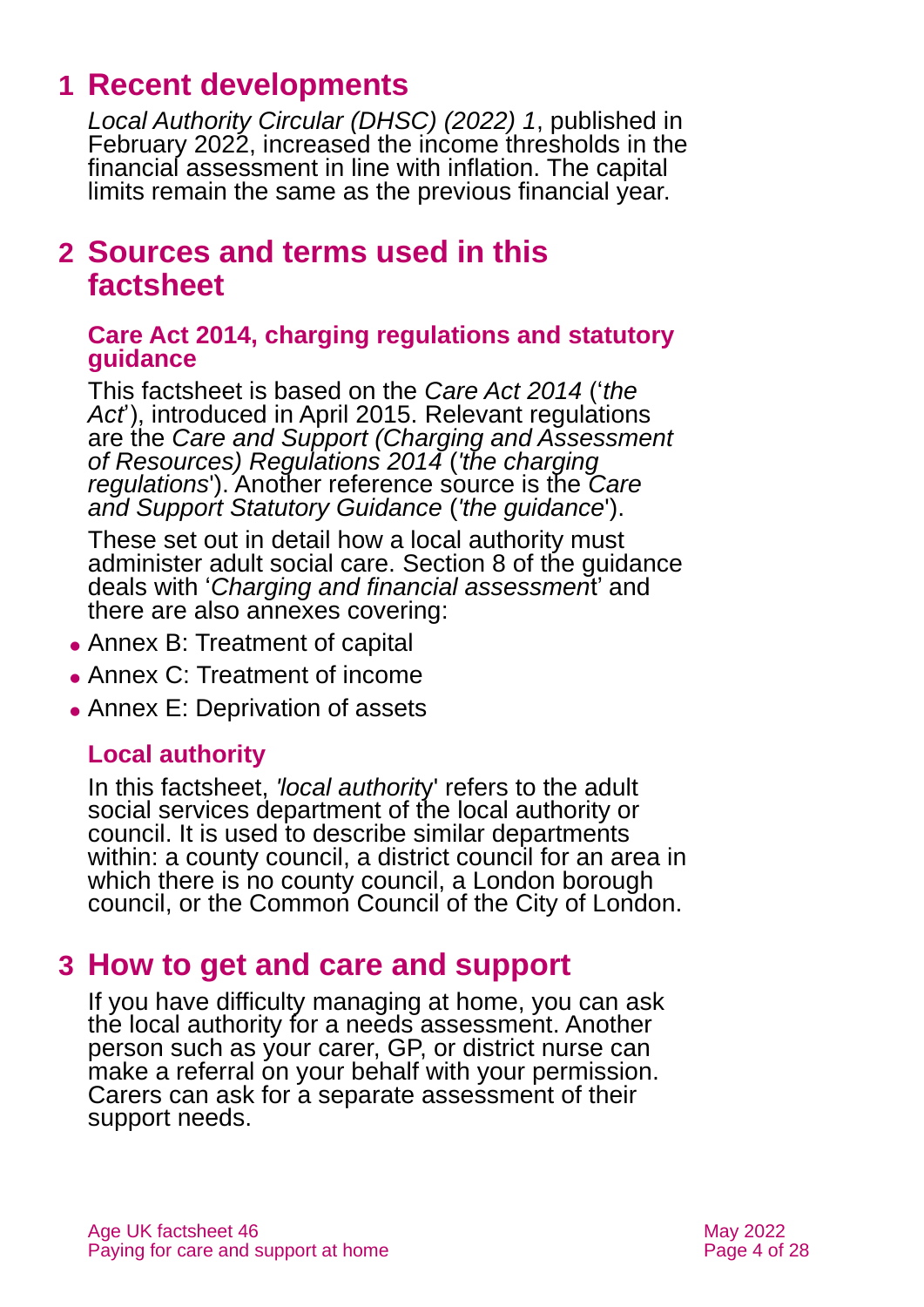If you are in hospital, the professionals working on your ward may need to arrange social care services with you prior to discharge to ensure you are safe and properly supported at home or to meet your rehabilitation needs. Staff should involve you as much as you want in the planning of your care and support.

In this factsheet, we focus on services you can receive outside of a care home, but residential care may be another option to meet your needs.

See factsheet 29, *[Finding, choosing and funding a](https://www.ageuk.org.uk/globalassets/age-uk/documents/factsheets/fs29_finding_choosing_and_funding_a_care_home_fcs.pdf)  [care home,](https://www.ageuk.org.uk/globalassets/age-uk/documents/factsheets/fs29_finding_choosing_and_funding_a_care_home_fcs.pdf)* for more information about your choices here.

### **3.1 The range of services available**

There are a wide range of social care services that can be provided to help you stay in your own home and assist your carer. These include:

- ⚫ domiciliary or home care and personal assistants
- meals delivered to your home
- ⚫ day-centre attendance and respite care
- ⚫ live-in care services
- rehabilitation services
- counselling
- direct payment support
- ⚫ information, brokerage, and advice services
- ⚫ specialist disability equipment
- adaptations to your home
- ⚫ community alarms and other types of assistive technology.

Other non-residential care services include the provision of specially designed or adapted sheltered accommodation, known as supported living, warden controlled, or extra-care accommodation. Shared lives accommodation is where you move in with, or regularly visit, a carer in a long-term arrangement. Other housing options may be available, for example, designed to wheelchair access standards.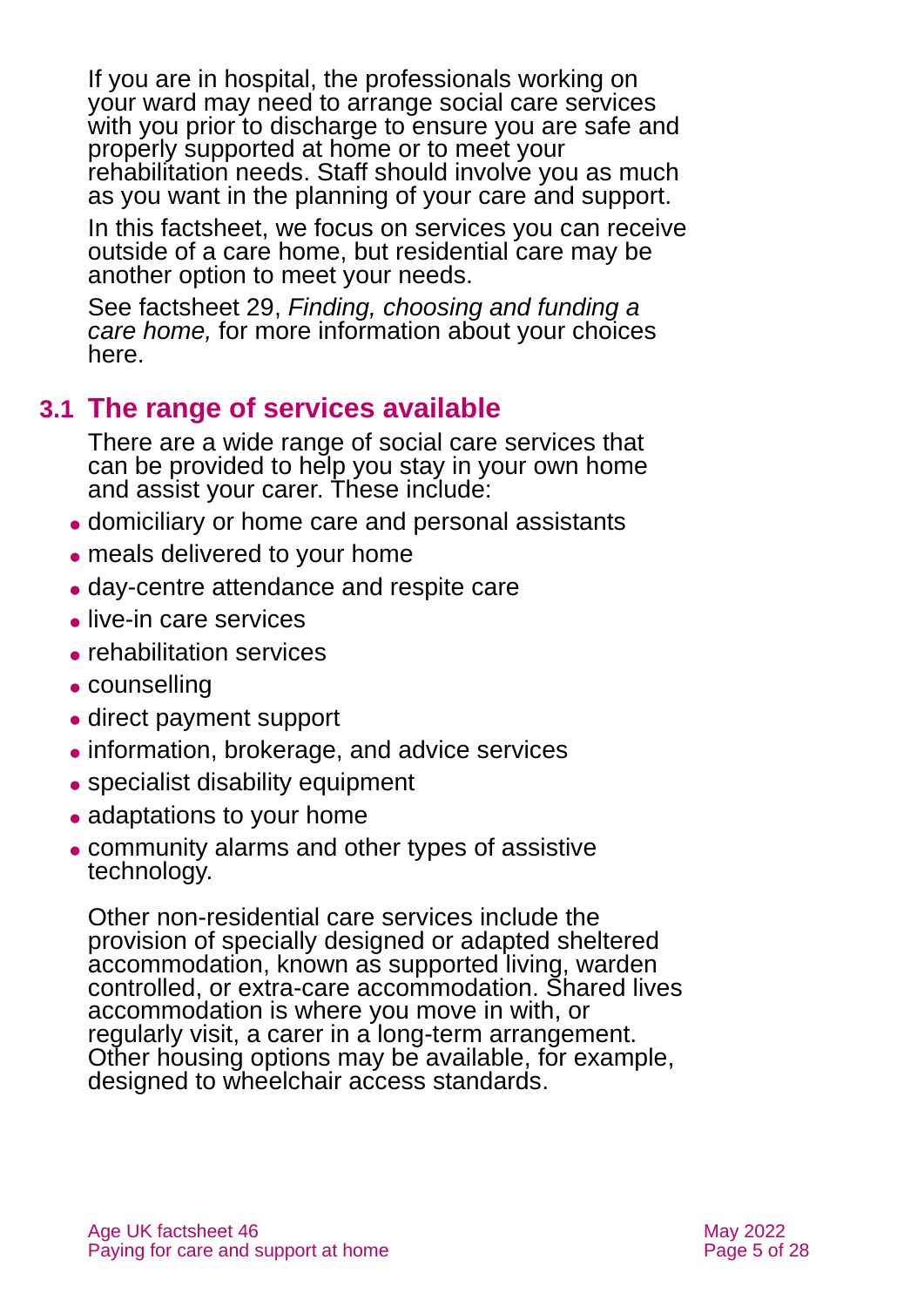A local authority has a broad discretion about how to meet your needs and how to support you and your carer if you have one. The local authority may directly provide services, or they may commission their provision externally, for example, via a care home agency.

For more information, see information guide 17, *[Adapting your home,](https://www.ageuk.org.uk/globalassets/age-uk/documents/information-guides/ageukig17_adapting_your_home_inf.pdf)* factsheet 6, *[Finding help at](https://www.ageuk.org.uk/globalassets/age-uk/documents/factsheets/fs6_finding_help_at_home_fcs.pdf)  [home,](https://www.ageuk.org.uk/globalassets/age-uk/documents/factsheets/fs6_finding_help_at_home_fcs.pdf)* factsheet 42, *[Disability equipment and home](https://www.ageuk.org.uk/globalassets/age-uk/documents/factsheets/fs42_disability_equipment_and_home_adaptations_fcs.pdf)  [adaptions](https://www.ageuk.org.uk/globalassets/age-uk/documents/factsheets/fs42_disability_equipment_and_home_adaptations_fcs.pdf)* and factsheet 64, *[Specialist housing for](https://www.ageuk.org.uk/globalassets/age-uk/documents/factsheets/fs64_specialist_housing_for_older_people_fcs.pdf)  [older people.](https://www.ageuk.org.uk/globalassets/age-uk/documents/factsheets/fs64_specialist_housing_for_older_people_fcs.pdf)* 

#### **3.2 Assessment for care and support**

The first step in getting help is to ask the local authority to carry out a needs assessment. This is how they find out what sort of help and support you need and if you meet the required eligibility criteria. Your carer can request a separate assessment of their support needs.

The local authority must carry out an assessment if it appears that you may have needs for care and support. This duty applies regardless of your level of need, or the amount of money you have.

Someone from the local authority, such as a social worker, usually visits to discuss your needs and decide with you what actions should be taken. The assessment must be suitable for your particular requirements. It must include any needs already met, for example by a family carer.

You can have as much involvement in this process as you want and can self-assess in some circumstances. Your needs should be recorded and you have a right to a copy of the assessment once completed.

If the local authority arranges your care, they must prepare a care and support plan, involving you as much as you wish, setting out how your needs will be met. You must be provided with a copy of the plan. If you have a carer, they may be entitled to a support plan after a carer's assessment.

A care and support plan must describe:

- ⚫ outcomes you wish or need to achieve
- ⚫ what your assessed eligible needs are
- ⚫ which eligible needs the local authority will meet and how they will meet them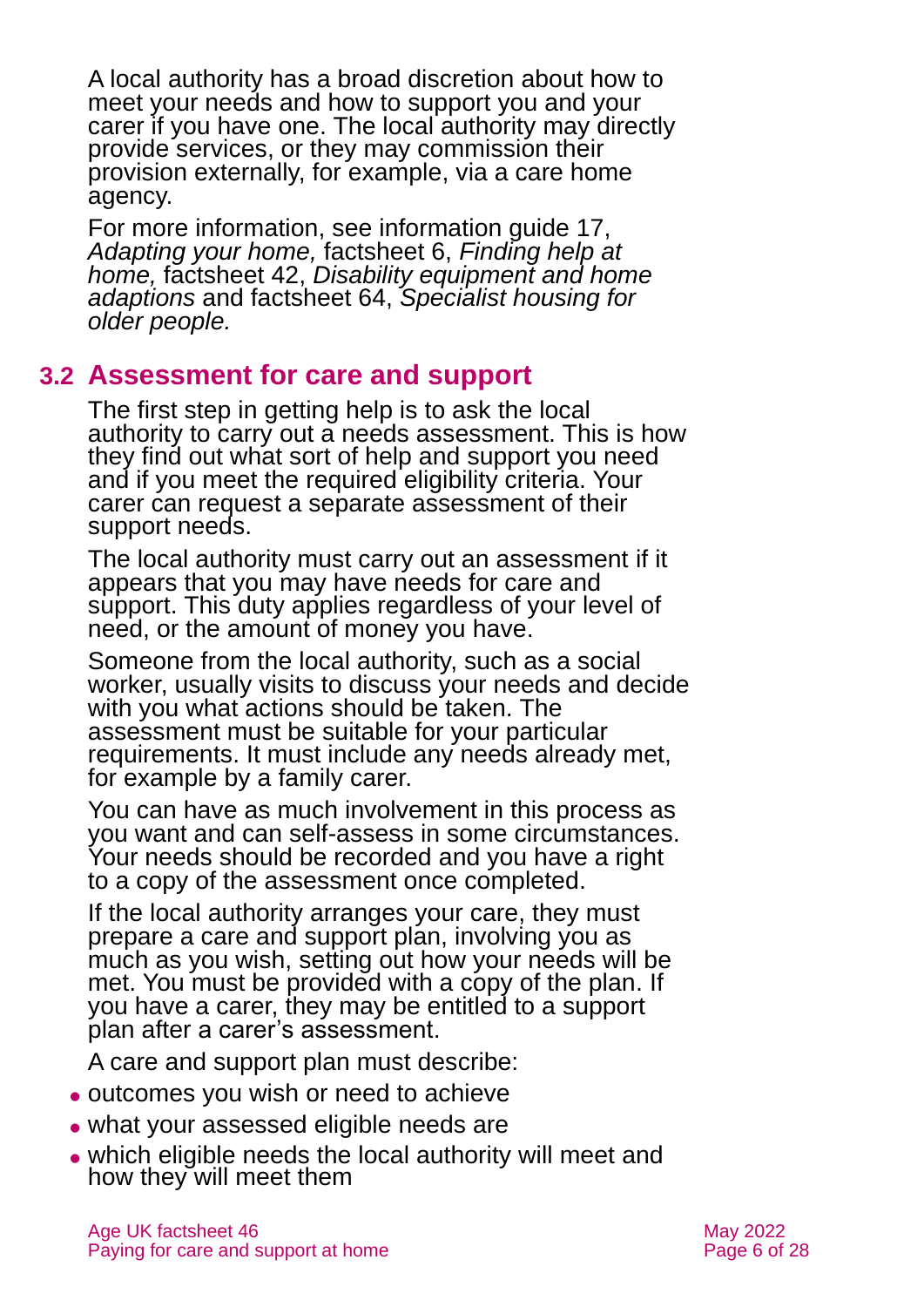- ⚫ information and advice on preventing, reducing, or delaying future needs
- ⚫ your personal budget figure, and
- ⚫ details of any direct payments that are agreed.

A personal budget is the overall amount the local authority calculates it will cost to meet your eligible needs. It tells you how much you must pay towards this following a financial assessment and the remaining amount paid by the local authority (see [section 6\)](#page-16-0).

### **3.3 Eligibility criteria for care and support**

To be eligible for help from the local authority, you must be assessed as unable to achieve, or have difficulty with, certain things (*'outcomes'*) in your daily life, and this has a significant impact on your wellbeing.

If you are assessed as having eligible needs, the local authority has a legal duty to ensure they are met. It can charge you for most services intended to meet this duty. This is different to NHS services, which are largely free at the point of delivery. For more information about the needs assessment, see factsheet 41, *[How to get care and support.](https://www.ageuk.org.uk/globalassets/age-uk/documents/factsheets/fs41_how_to_get_care_and_support_fcs.pdf)*

### **3.4 Self-funders' '***right to request***' having needs met**

If you are assessed as having eligible needs but are a self-funder due to your income or capital following the financial assessment, you have a right to request the local authority to arrange your care. They must agree to your request, but they can charge you for the full cost of services and charge an arrangement fee as well.

The charging regulations requires the arrangement fee to cover only the actual costs incurred by the local authority when arranging your care. They can take account of the cost of negotiating and managing your contract with a service provider and any administration costs incurred.

The guidance advises creating written agreements to avoid disputes about future funding liabilities.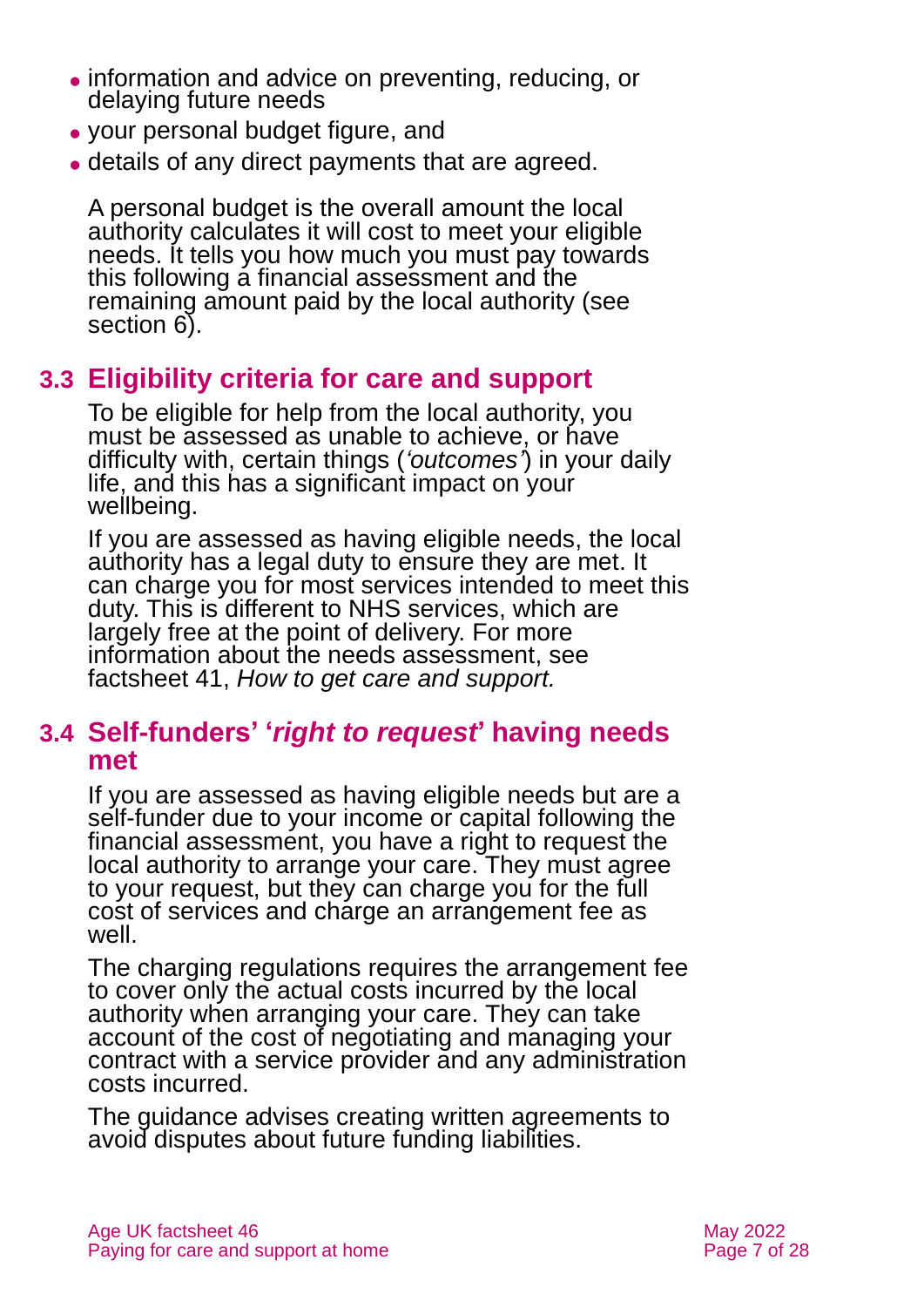If you are responsible for paying for your own care but do not have mental capacity to arrange it for yourself, and have no one to do this for you, the local authority has a duty to arrange your care. In these circumstances, the local authority cannot charge an arrangement fee.

# <span id="page-7-0"></span>**4 Local authority charging rules**

The local authority can choose to charge for nearly all services it provides to you at home. There may be a blanket charge for a low-cost service and some services must be provided free of charge. This section is not relevant if you are a self-funder.

#### **Note**

The guidance says local authorities can choose whether or not to charge and *'the overarching principle is that people should only be required to pay what they can afford.'* Application of charging polices must reflect these principles in each case.

The local authority must carry out a financial assessment if it chooses to charge you for the cost of services to meet your needs. The purpose of the financial assessment is to work out how much, if any, you must pay towards the cost of services. Income including benefits and pensions are taken into account. Your home is disregarded if you still live there. Other capital such as savings can be taken into account.

The financial assessment should follow your needs assessment promptly and be based on what was agreed in your care and support plan, or support plan if a carer. You should be given a personal budget figure in writing, setting out how much it costs to meet your needs.

Initially, this may be an estimated or indicative amount, until it is confirmed to be sufficient to meet your needs. It shows how much you must contribute. You should be given information and advice to help you decide what care or support you receive and your funding options.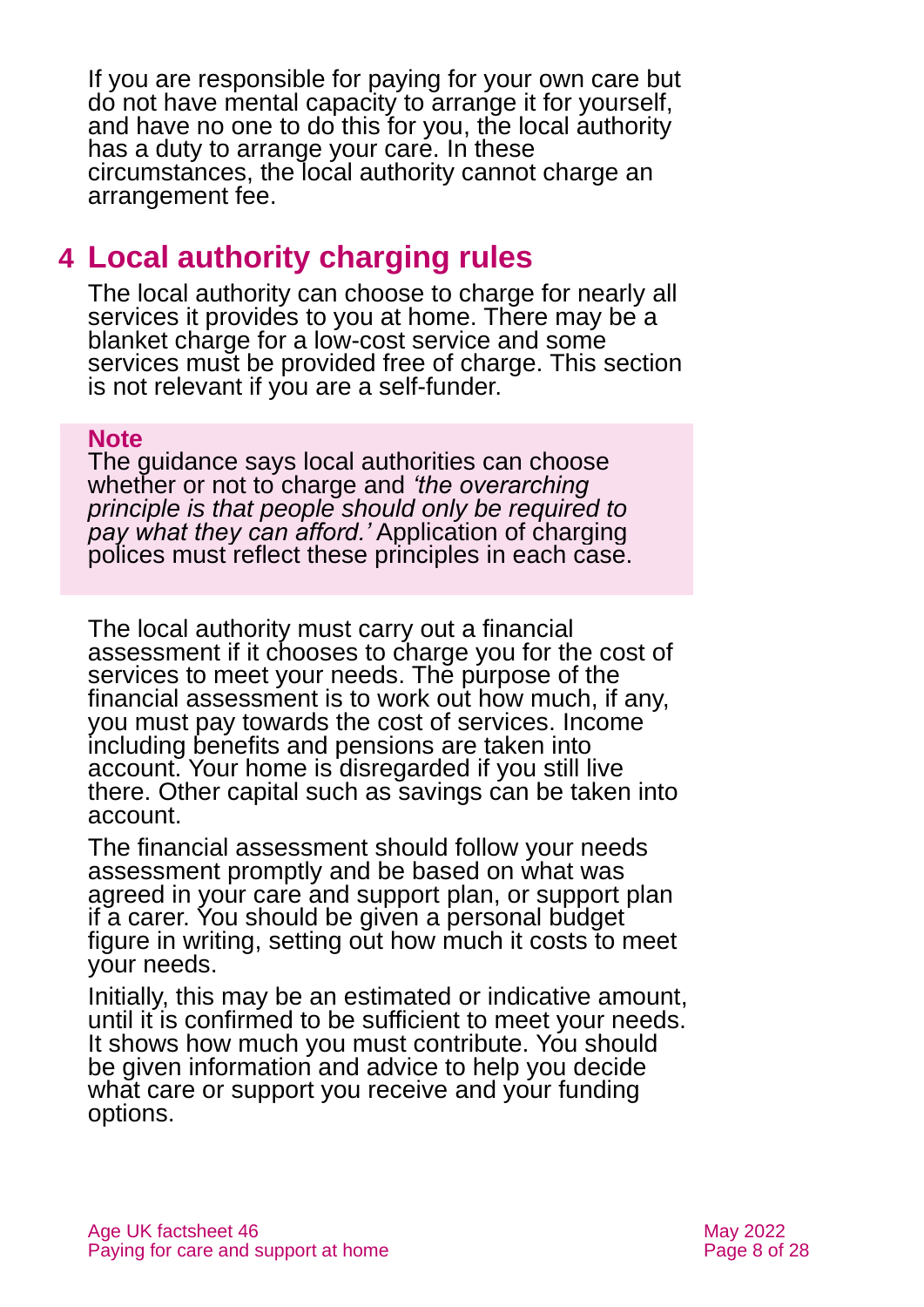### **4.1 Local authority charging discretion**

A local authority has discretion whether to charge for services, (except if they are free, see [section 8\)](#page-19-0). The general approach must be set out in its charging policies and it must be able to explain each individual decision.

#### **'***Light-touch***' financial assessment**

'*Light-touch*' financial assessments are allowed in certain circumstances.

For example, you have significant financial resources but require support; or a small service is supplied for a nominal fee.

### **4.2 Only the service user should be charged**

The local authority cannot include income and capital belonging to your partner in the financial assessment. The guidance states the local authority '*has no power to assess couples or civil partners according to their joint resources. Each person must therefore be treated individually'*.

If you have jointly held savings, the total value is divided equally between joint owners, except if there is evidence one of you owns an unequal share. Once you are in sole possession of your actual share, you are treated as owning the actual amount.

Your carer cannot be charged for care and support provided to you, only for support services they directly receive. For example, if you have a respite care home placement, you are charged, even though it may benefit your carer. Responsibility for payment should be clearly explained and agreed at the outset.

### **4.3 Written record of charging decisions**

You should be provided with a written record of the charging decision by the local authority. This must explain how the financial assessment has been carried out, what the charge is, and how often it will be made.

The local authority must ensure this is provided in a manner that you can easily understand.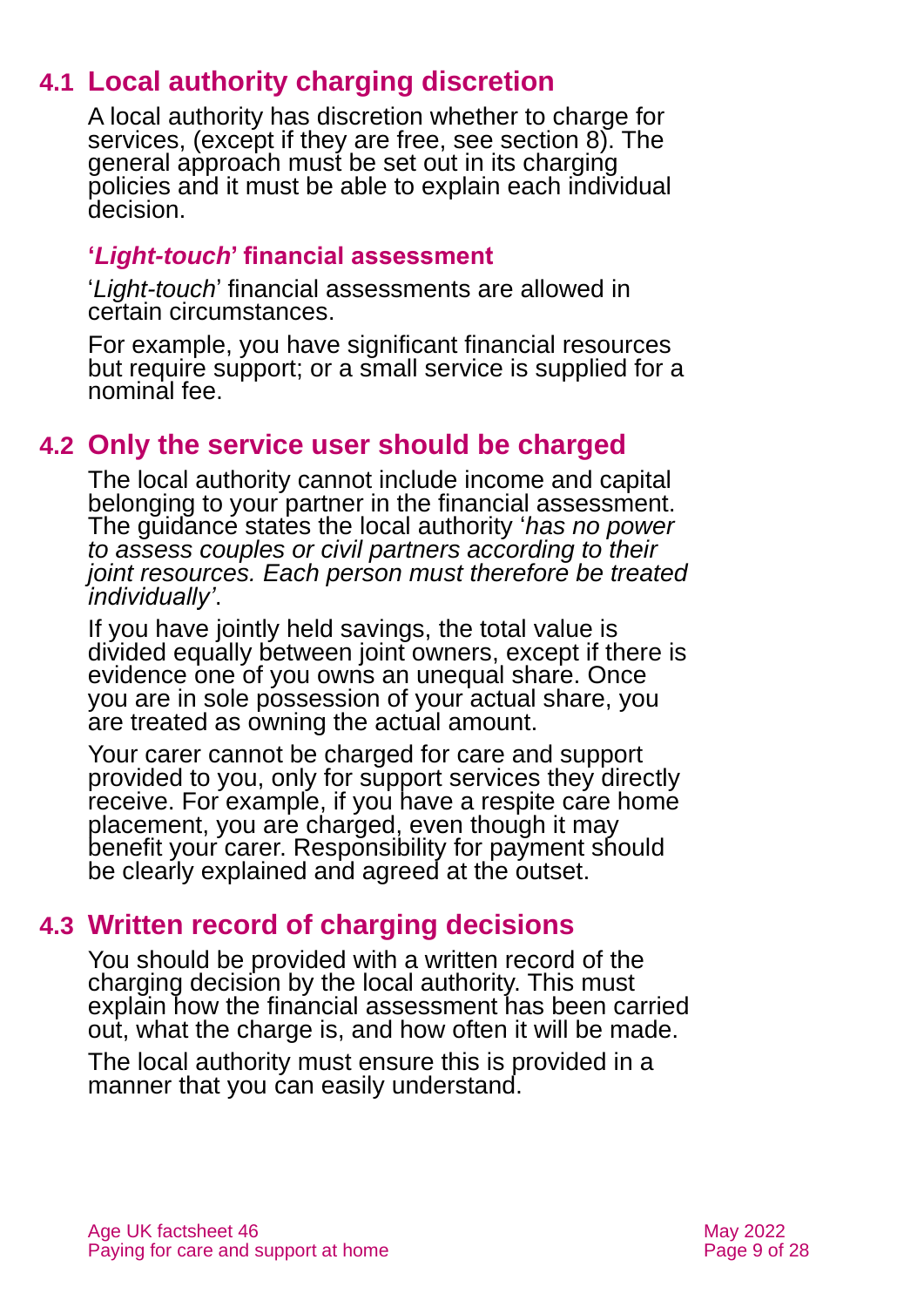### **4.4 Income protection principle**

After paying your contribution to care services provided to you, your weekly income should not reduce below a minimum income level, called the '*Minimum Income Guarantee'* (MIG).

The MIG amounts for 2022/23 are as follows:

If you are **single** and have reached State Pension age, the MIG is £194.70 a week.

If you are a **member of a couple** and one or both of you has reached State Pension age, your individual MIG is £148.65 a week. If you both receive care and support services from the local authority and one or both of you are over State Pension age, you should each have a MIG of £148.65 a week.

If you or your partner receive Carer's Allowance, an extra £44.55 a week is included in your MIG.

If you are single and over State Pension age and **receive disability benefits**, such as Attendance Allowance, Disability Living Allowance care component (high or middle rate) or Personal Independence Payment daily living component, you can ask that a disability addition of £41.55 a week to be added to your MIG. However, the local authority may not agree with this interpretation of the charging regulations if you are over State Pension age.

#### **Discretion to increase the MIG**

The local authority must consider how to protect your weekly income via the MIG. The guidance states the purpose of the MIG is to promote independence and social inclusion and ensure you *'have sufficient funds to meet basic needs such as purchasing food, utility costs or insurance'.*

The local authority has discretion to set a higher MIG figure than the legal minimums specified above. The guidance states *'the government considers that it is inconsistent with promoting independent living to assume, without further consideration, that all of a person's income above the…MIG is available to be taken in charges'*.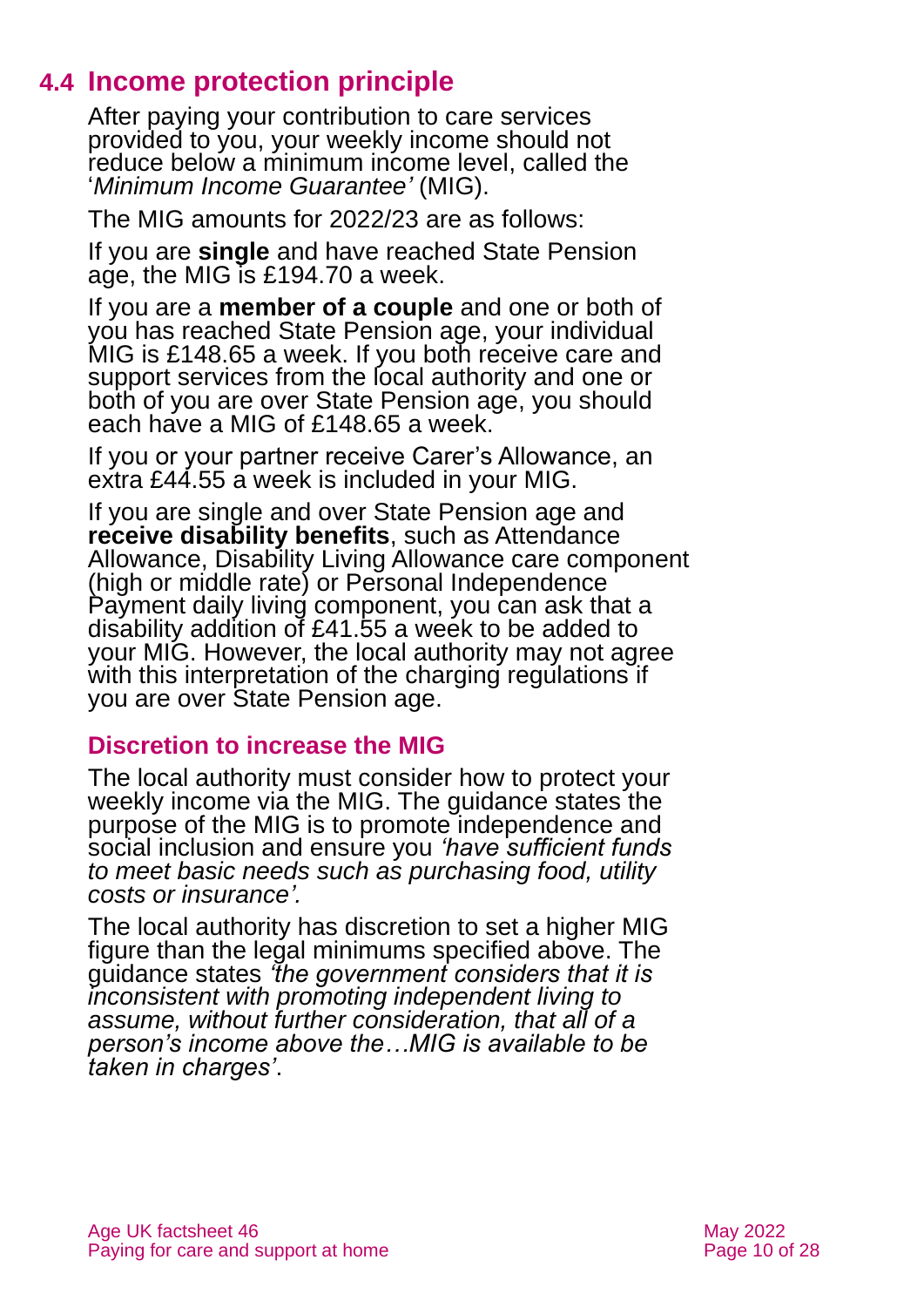This means the local authority should consider your individual circumstances when deciding if it is appropriate to charge you in line with the minimum MIG amount. If you feel the amount you are charged affects your ability to live independently, ask the authority to increase the MIG figure applied in your case. If they refuse, you can challenge the decision through the complaints procedure, see [section 14.](#page-23-0)

#### **Disregard of housing costs and disability expenses**

The MIG should only be applied to income you have available after housing costs have been deducted. Under the charging regulations, housing costs mean *'mortgage repayments, payments by way of rent or ground rent, council tax'* and certain service charges.

Housing costs and Council Tax should be assessed less Housing Benefit or Council Tax Reduction. It should be net of Income Tax. Your available income should also take into account disability related expenditure, see [section 4.6](#page-11-0) for more information.

### **4.5 Social security benefits**

You may be able to claim social security benefits to help meet costs of care and support needs, on top of local authority funding. Some benefits can be taken fully into account in the financial assessment, whereas others are partly or fully disregarded. The local authority make their calculations on the basis that all benefits income such as Pension Credit is being claimed, so it is important to ensure you have applied for all possible benefits.

These include:

- ⚫ Attendance Allowance
- ⚫ Disability Living Allowance/Personal Independence Payment
- ⚫ Carer's Allowance
- Pension Credit
- Housing Benefit.
- ⚫ Council Tax Reduction (CTR) and Council Tax discounts and exemptions. See factsheet 21, *[Council](https://www.ageuk.org.uk/globalassets/age-uk/documents/factsheets/fs21_council_tax_fcs.pdf)  [tax](https://www.ageuk.org.uk/globalassets/age-uk/documents/factsheets/fs21_council_tax_fcs.pdf)*.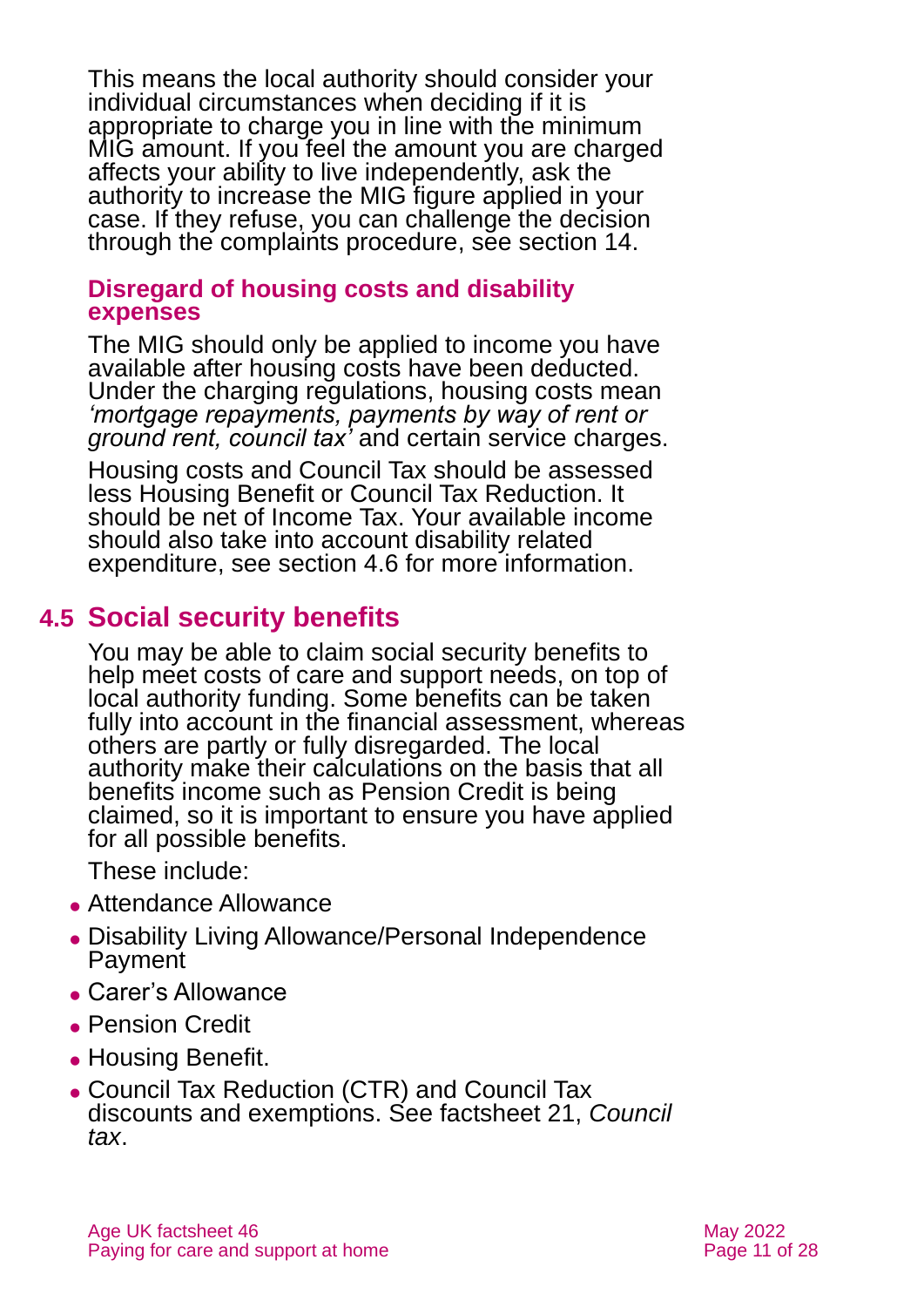### **4.6 Disability-related expenditure**

<span id="page-11-0"></span>If the local authority takes a disability benefit into account in the financial assessment, they must allow you to keep enough money to meet any disabilityrelated needs they are not meeting. This is called '*disability-related expenditure*' (DRE) and is usually calculated on a weekly basis.

DRE applies to the following benefits:

- ⚫ Attendance Allowance (AA)
- ⚫ Disability Living Allowance (DLA) care component
- ⚫ Personal Independence Payment (PIP) daily living component.

### **Examples of DRE**

DRE can include the following but not only:

- ⚫ extra washing or special washing powder/conditioner for delicate skin
- ⚫ community alarms (pendant or wrist)
- special diet
- special clothing or footwear (or extra wear and tear)
- ⚫ additional bedding
- ⚫ extra heating costs
- gardening
- ⚫ household maintenance (if you would normally have done it yourself)
- any cleaning (if not part of your care plan)
- internet access
- any day or night care which is not being arranged by the local authority
- ⚫ buying and maintaining disability-related equipment
- ⚫ any transport costs (both for essential visits to the doctor or hospital, but also to keep up social contacts).

Other costs may also be accepted. In line with the quidance, the local authority should take a flexible approach and always consider individual circumstances. For example, an authority should not adopt a blanket policy of refusing to acknowledge payments made to close relatives, as there may be exceptional reasons for a particular arrangement.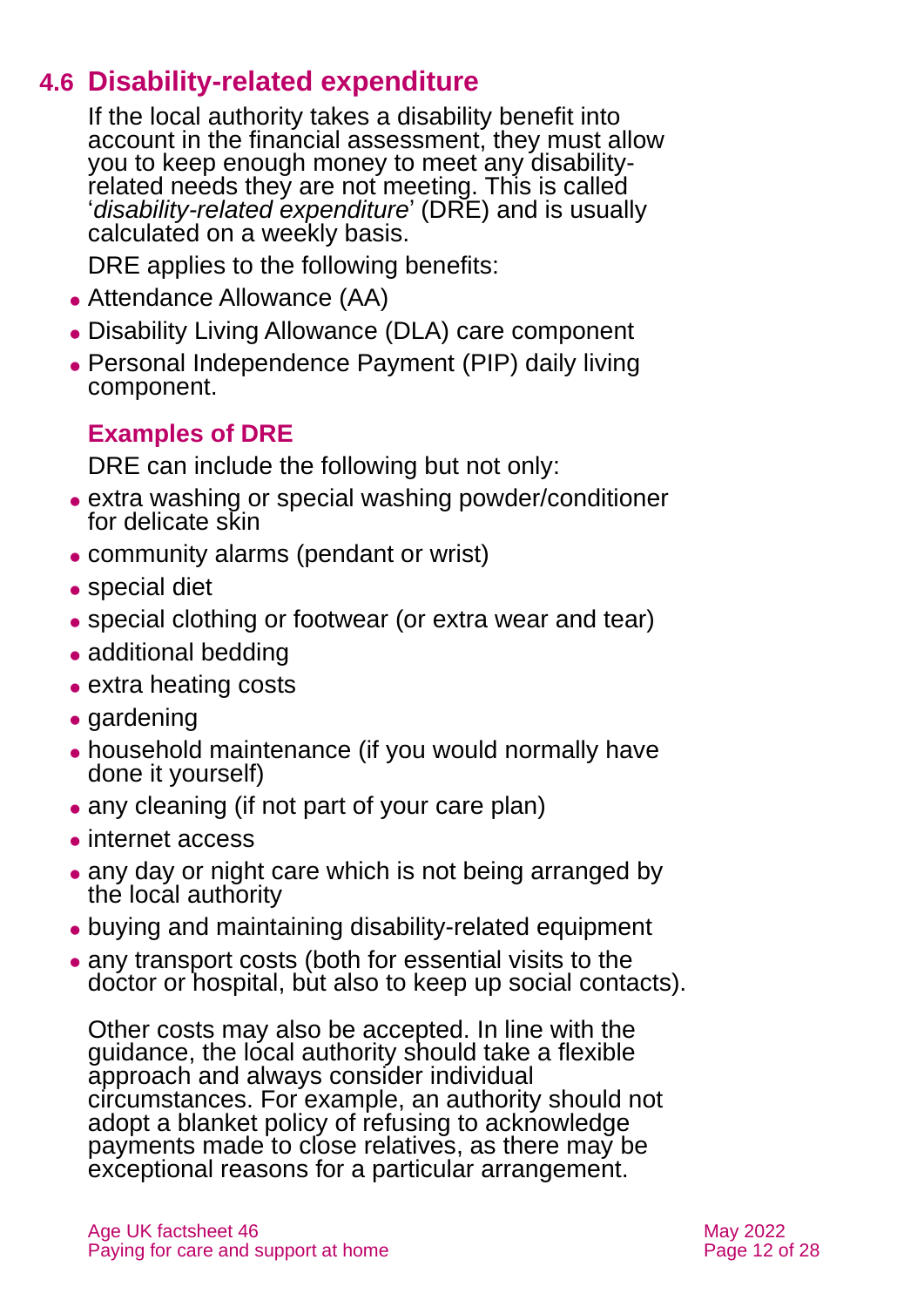Assessment of disability-related costs can be carried out in your own home with a personal interview. The local authority information and advice service should cover the eligibility criteria for benefits and how to apply.

See [section 13](#page-22-1) on the information and advice duty. If you prefer independent benefits advice, you should be offered this choice.

#### **Ensuring all DRE is included: useful tips**

Some local authorities set standard amounts for DRE. If your actual expenditure significantly differs from these amounts, ask to be reassessed. The local authority should take your individual circumstances into account and consider all reasonable expenditure.

When being assessed, consider everything you must buy or pay for because of your disability. Be clear and specific as you can about what you need to spend from your disability benefit to ensure your needs are met. It may help to draw up a list of your expenditure ahead of your financial assessment, or to keep a diary to ensure everything is included. Try to keep receipts and bills to help you work out how much you spend on your disability-related needs.

It may be more difficult to prove you have extra costs if you do not actually incur the expenses. For example, you may not put the heating on for fear of large bills, or do not follow a special diet due to cost. Local authorities should work out an amount considered to be normal expenditure for your area and type of housing to assist their response, or what you would spend if not avoiding it due to fear of high costs.

You can ask for the cost of one-off items, for example a stair lift, to be included as DRE. The local authority may work out one-off expenditure by spreading the cost over the period the item is expected to last. For example, if the item costs £1,000 and is expected to last ten years, your weekly expenditure may be worked out as £1.92. If the local authority takes this approach, it must take into account your individual circumstances and fairly reflect the cost you have incurred.

If you feel that the authority has not accurately reflected your individual DRE, raise a formal complaint to challenge this. See [section 14.](#page-23-0)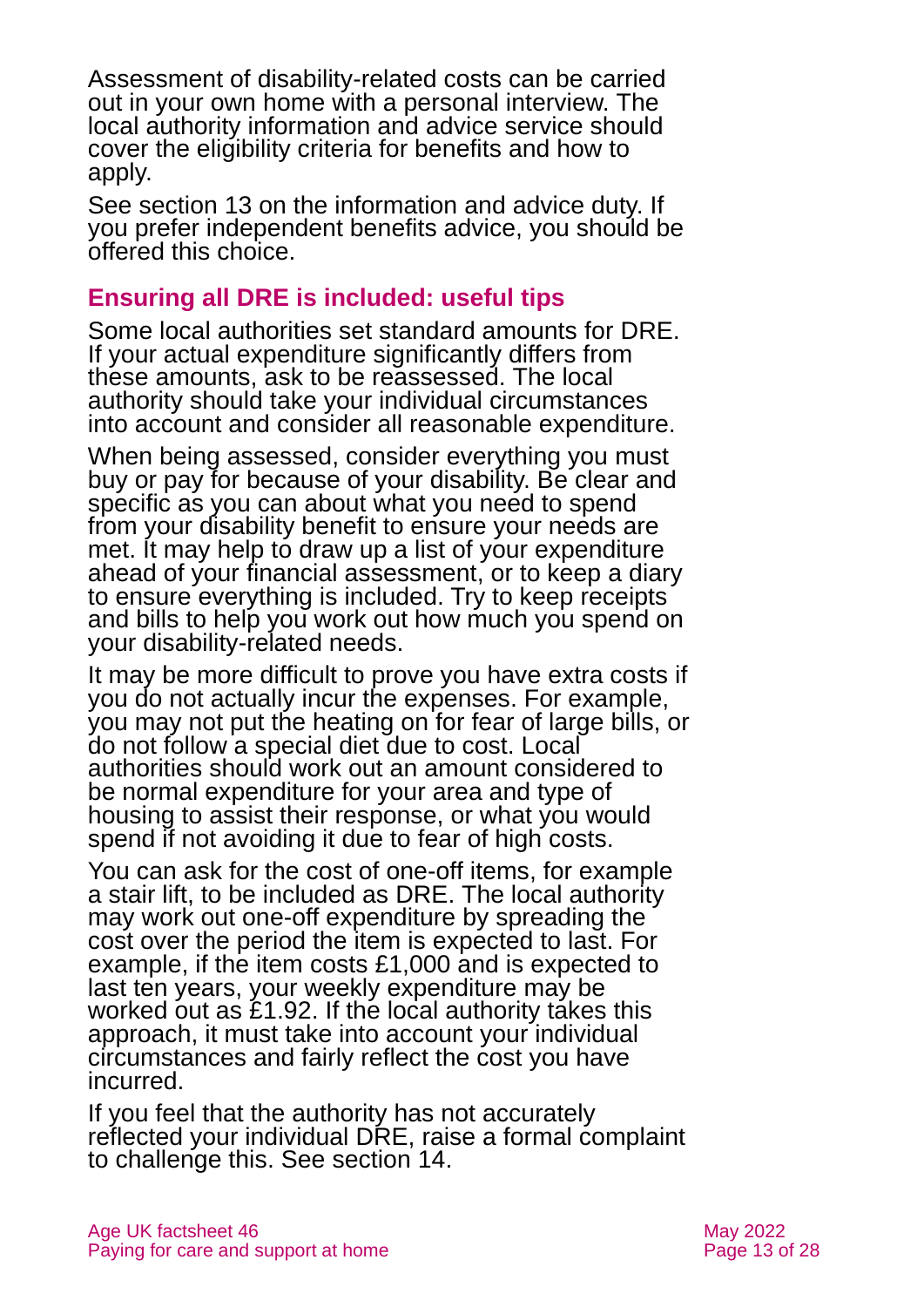### **4.7 Disregarded income**

Some income is fully disregarded in your financial assessment and others can be partially disregarded. Disregarded income includes:

- ⚫ DLA and PIP mobility components (not care or daily living components)
- ⚫ Pension Credit Savings Credit
- ⚫ earnings
- income in kind, which is income other than money
- ⚫ Social Fund payments (including Winter Fuel Payments)
- war widow's and widower's special payments
- ⚫ regular charitable and voluntary payments (e.g. by a relative)
- ⚫ Child Tax Credit, Child Benefit, or Guardian's Allowance
- personal injury trust payments
- ⚫ War Pension Scheme payments except Constant Attendance Allowance.

### **4.8 Capital and maximum charges**

Capital is usually savings, but it can include other assets such as land.

#### **Upper capital limit**

The upper capital limit is £23,250. If you have more than this, you may be asked to pay the full cost of charges for your care services. A local authority can relax this rule if it wishes.

#### **'***Tariff***' income calculation**

Capital between £14,250 and £23,250 is assessed as producing an assumed or '*tariff*' income. For every £250, or part of £250, between £14,250 and £23,250, you are assessed as if you have an extra £1 a week in income. For example, if you have capital of £14,400, the local authority treats you as having a tariff income of £1 a week.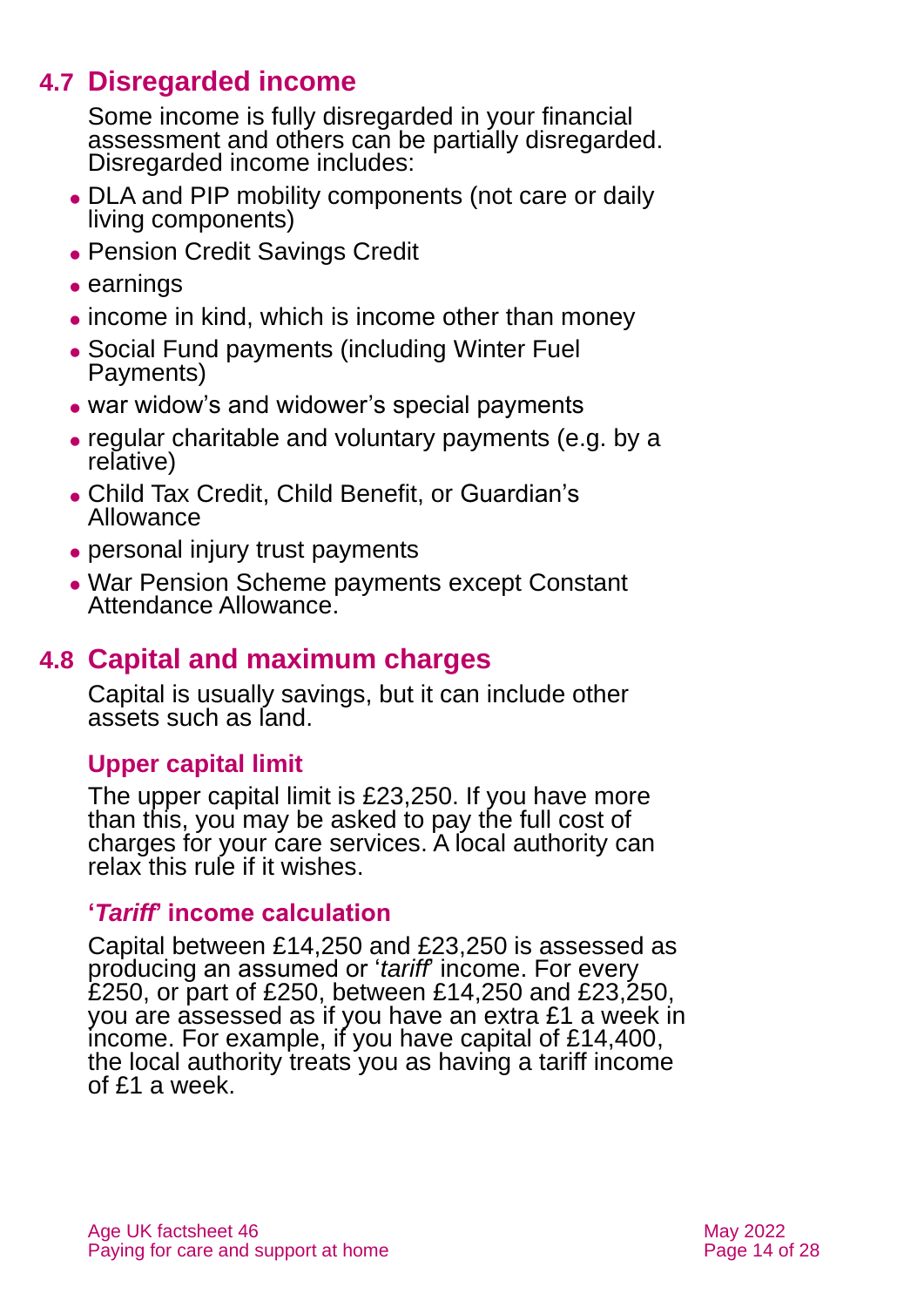#### **Local authority charging discretion**

Capital earmarked for specific items or purpose at the time of the financial assessment can be disregarded if you ask for this. The local authority may agree to a request if it is reasonable. This overlaps with deliberate deprivation of assets in [section 5.](#page-15-0)

#### **4.9 Disregarded capital**

The value of a property you live in as your main or only home is disregarded. Personal possessions are disregarded as long as they were not bought with the intention of avoiding future social care charges.

#### **Other disregarded capital**

Capital that is disregarded indefinitely includes the surrender value of life insurance policies or annuities; the value of funds held in trust or administered by a court, or that can only be disposed of by a court order or direction, which derive from a payment for personal injury, including compensation for vaccine damage and criminal injuries.

Certain types of investment bond with a life assurance element are disregarded. If you hold an investment bond but are unsure if it has a life assurance element, ask the company that issued the bond or your financial adviser. Age UK cannot advise on particular financial products.

The treatment of money held in trust depends on what rights you have to demand trust money be paid to you. The rules about trusts are complicated so seek advice from the trust provider if affected.

Compensation payments made: to Far East Prisoners of War on or after 1 February 2001; to people who caught hepatitis C as a result of contaminated blood products; from government trusts for variant Creutzfeldt-Jakob disease (CJD), including payments from the trust to a partner at the time of the death of the person; are all disregarded.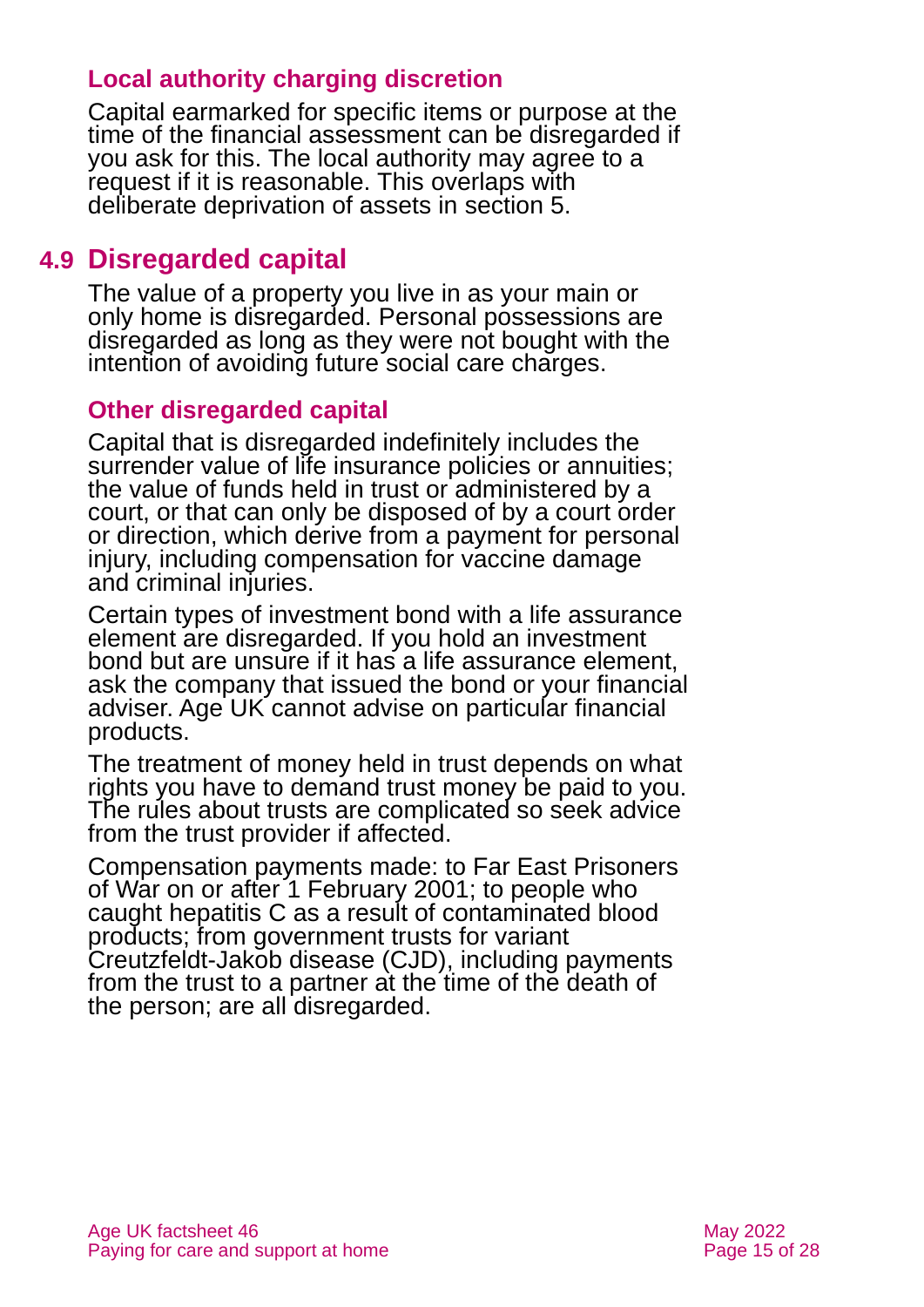# <span id="page-15-0"></span>**5 Deliberate deprivation of assets**

Local authorities have discretion to decide whether eligible capital or income have been deliberately placed beyond their reach or disposed of to avoid, or reduce, how much you are charged for services. It is basically a test of foreseeability and intention.

If deliberate deprivation is found, you can be treated as still possessing the assets you have disposed of as *'notional'* capital or income in the financial assessment. The guidance states there may be valid reasons why you no longer have an asset and a local authority should ensure it fully explores this before reaching its conclusions.

Annex E of the guidance outlines three key factors a local authority should take account of when making a decision about whether deliberate deprivation has occurred:

- whether avoiding care and support charges was a significant motivation
- timing of the disposal. When the asset was disposed of, could you have a reasonable expectation of the need for care and support?
- ⚫ did you have a reasonable expectation of needing to contribute to the cost of your eligible needs?

If you transfer an asset to a third party to avoid charges, the third party can become liable to pay the local authority the difference between what it would have charged, and did charge, you for care.

However, the third party is not liable to pay anything exceeding the benefit they received from the transfer. If you transfer funds to more than one third party, each is liable to pay the local authority the difference, in proportion to the amount they received.

The local authority can use the County Court process to recover debts, but this should only be after all other avenues have been exhausted. If pursuing the recovery of charges from a third party, a local authority must have regard to Annex D on debt recovery.

If you disagree with a deprivation decision, you can challenge this through the complaints procedure. See [section 14](#page-23-0) for more information on complaints.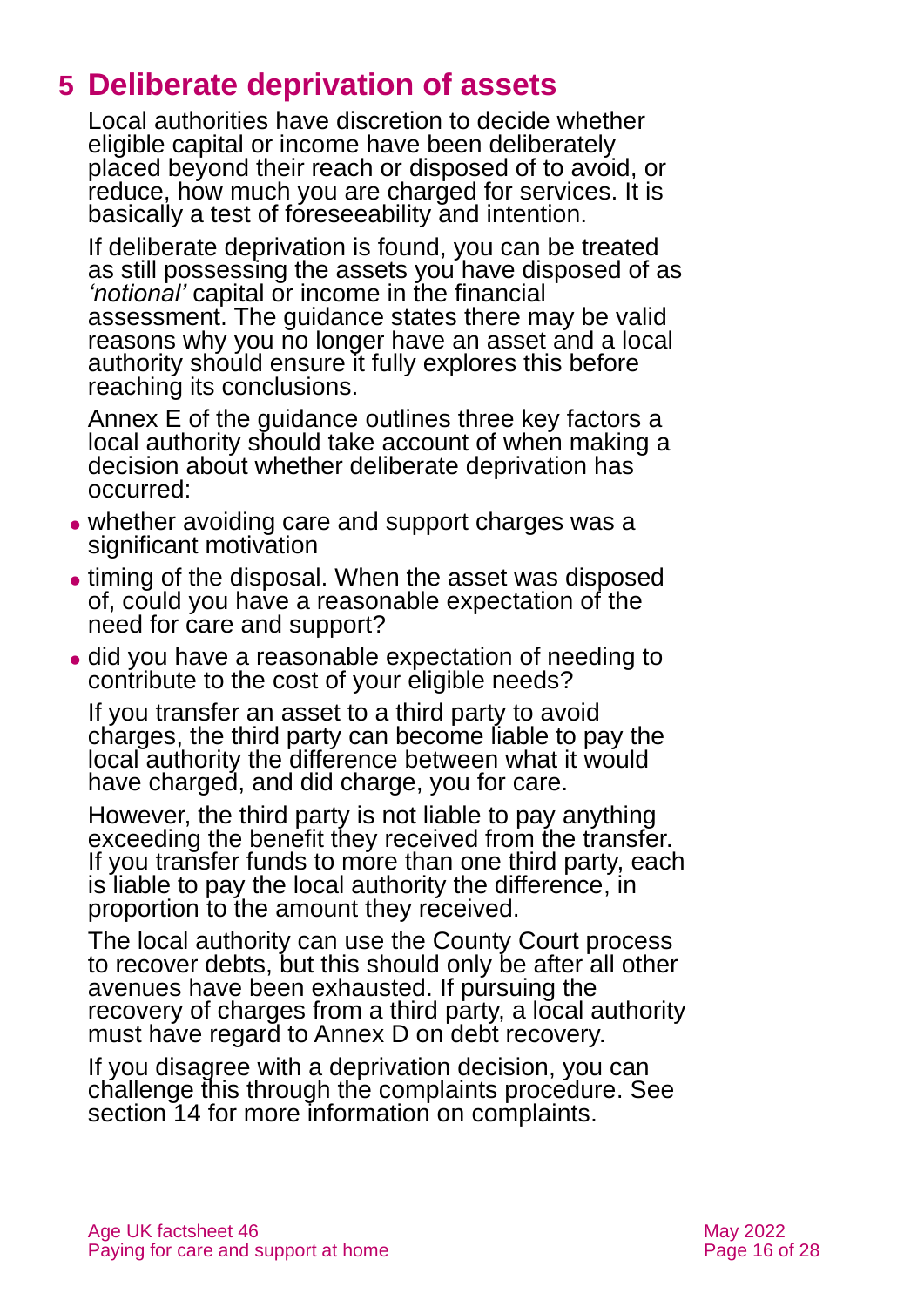# <span id="page-16-0"></span>**6 Your personal budget**

Your personal budget is the total amount the local authority calculates it will cost to meet your eligible needs i.e. needs it has a legal duty to meet. As part of your care planning process, you should be given an estimated personal budget figure, to give you an idea of what your care may cost.

The final figure must be sufficient to meet your eligible needs. A financial assessment is carried out to find out how much you must pay towards the personal budget figure and the remaining amount the local authority must pay.

You can choose to have your personal budget as:

- a direct payment (money given directly to you), if appropriate
- a budget managed by the local authority
- an individual service fund where the funds are managed by a third party such as your service provider, or
- a combination of these.

The most common way that older people receive social care is where the local authority arranges both the service and manages your funding.

You must be given advice and support so you can make an informed choice as to how to arrange your funding. You must not be put under any pressure to accept direct payments if you do not want them. What matters is what works for you to achieve the best possible outcomes.

#### **6.1 Direct payments**

Direct payments are an alternative to the local authority arranging services on your behalf and holding your personal budget. You are paid an amount based on your personal budget, allowing you to make your own care arrangements. You must be given this option if you satisfy certain requirements. It can be empowering if it is right for you. You have discretion to use the money in the way that best suits you, with regard to meeting the eligible needs identified in your care and support plan.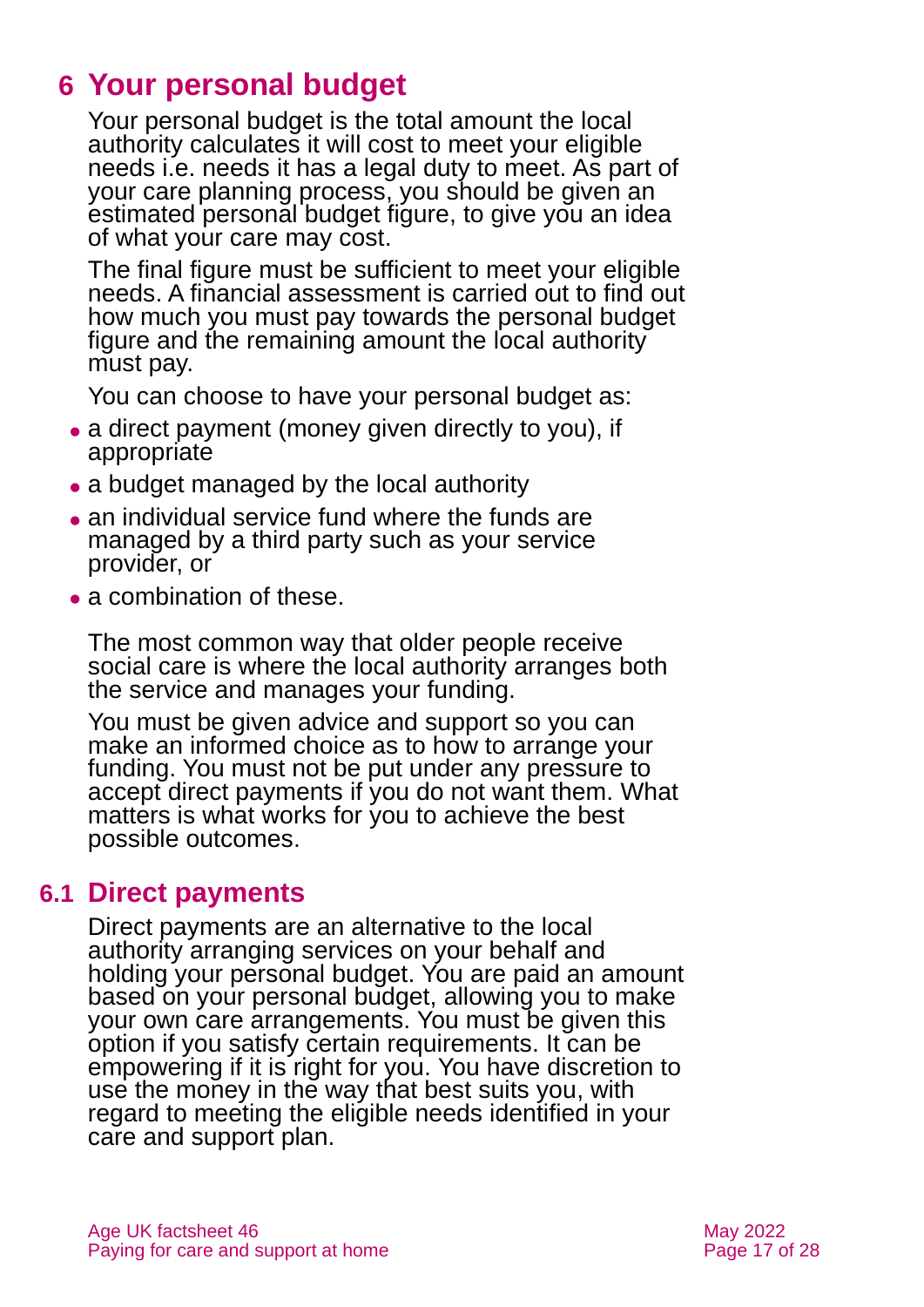You can choose to employ a carer/personal assistant yourself, or use a local home-care agency if you do not want the responsibility of being an employer. There may be a local support group to help manage direct payments. The local authority must provide appropriate advice and support to assist you if you need it. Carers can receive direct payments instead of directly arranged services.

#### **Note**

Skills for Care have an '*Information hub*' if you employ a personal assistant: [www.skillsforcare.org.uk/Employing-your-own](http://www.skillsforcare.org.uk/Employing-your-own-care-and-support/Information-hub.aspx)[care-and-support/Information-hub.aspx](http://www.skillsforcare.org.uk/Employing-your-own-care-and-support/Information-hub.aspx)

Direct payments cannot usually be used to pay your spouse, partner, civil partner, or a close relative living in the same household, unless the local authority agree this is necessary to meet your care needs or to provide administrative and management support to enable you to use the payment.

The local authority must monitor the arrangement to ensure money is being spent on care needed. If you want a direct payment but the local authority refuse, you can challenge the decision. For more information, see factsheet 24, *[Personal budgets and direct](https://www.ageuk.org.uk/globalassets/age-uk/documents/factsheets/fs24_personal_budgets_and_direct_payments_in_social_care_fcs.pdf)  [payments in social care](https://www.ageuk.org.uk/globalassets/age-uk/documents/factsheets/fs24_personal_budgets_and_direct_payments_in_social_care_fcs.pdf)*.

#### **People who lack mental capacity**

If you lack mental capacity, direct payments can be made to an appropriate *'authorised perso*n', such as a family member or friend, who receives and manages the payments on your behalf.

### <span id="page-17-0"></span>**7 Home repairs, adaptations and equipment**

#### **Repairs and improvements**

The local authority is required to publish a policy setting out how it assists householders with repairs and improvements to their homes. The assistance is discretionary and may take the form of loans or grants.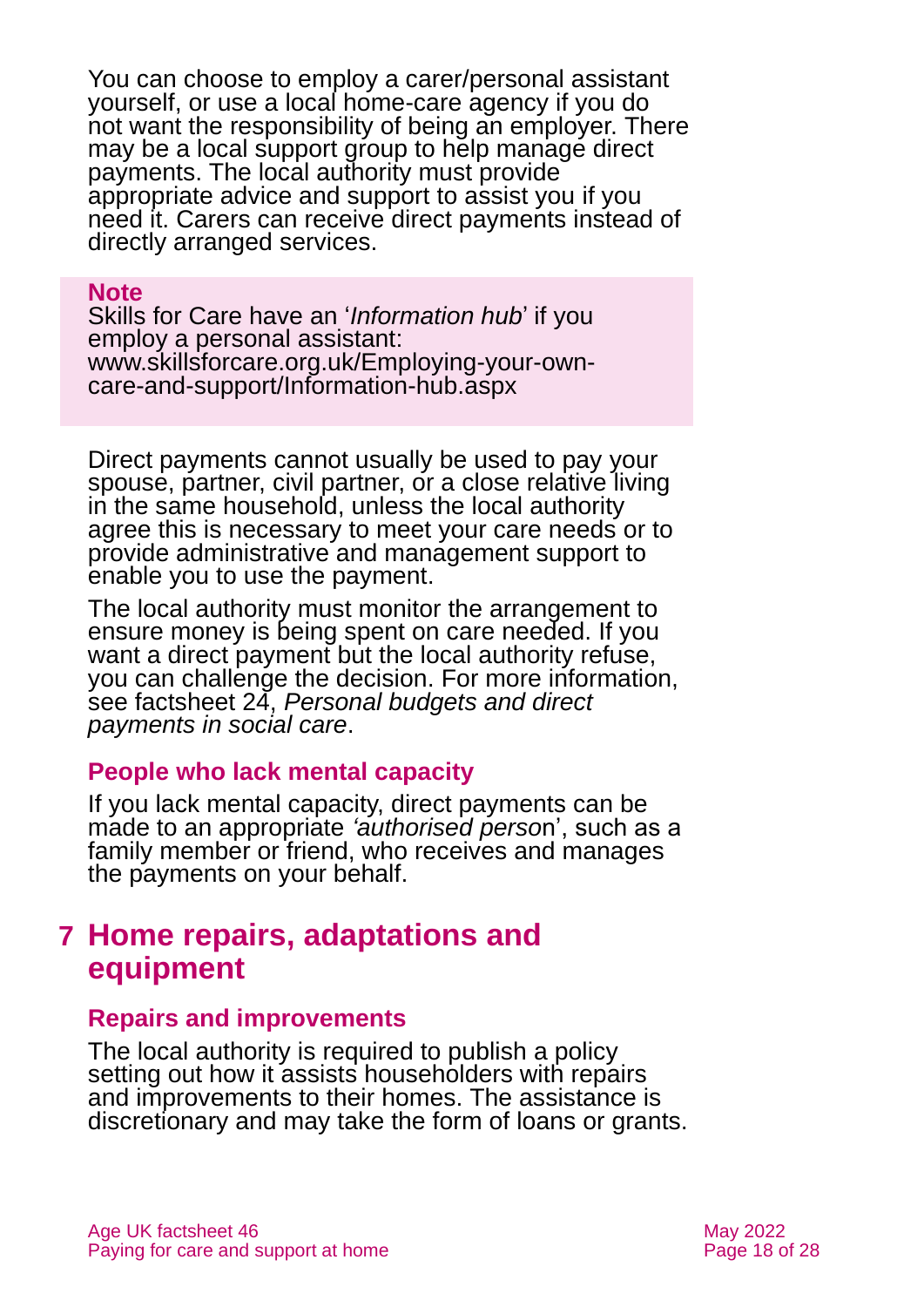#### **'***Minor***' adaptations**

Adaptations costing £1,000 or less must be provided free of charge by the local authority if they are as agreed as meeting eligible needs.

#### **'***Major***' adaptations - Disabled Facilities Grant**

You may be eligible for a Disabled Facilities Grant (DFG). These can fund a variety of major improvements and adaptations to make your life easier at home. The local authority has a duty to provide a DFG if you meet the qualifying criteria. Examples of '*major*' home adaptations include a level access shower, stair lift, or a through-floor lift.

An assessment is usually carried out by an occupational therapist employed by the local authority. They must work jointly with the housing department who administer the DFG funding and ensure recommended works are safe and appropriate.

You are subject to a separate financial assessment if you apply for a DFG. See factsheet 42, *[Disability](https://www.ageuk.org.uk/globalassets/age-uk/documents/factsheets/fs42_disability_equipment_and_home_adaptations_fcs.pdf)  [equipment and home adaptations](https://www.ageuk.org.uk/globalassets/age-uk/documents/factsheets/fs42_disability_equipment_and_home_adaptations_fcs.pdf)*.

#### **Disability equipment**

Specialist disability equipment must be provided freeof-charge by the local authority if it is part of meeting your assessed eligible needs. See factsheet 42, *[Disability equipment and home adaptations](https://www.ageuk.org.uk/globalassets/age-uk/documents/factsheets/fs42_disability_equipment_and_home_adaptations_fcs.pdf)*.

#### **VAT relief for people on disability-related equipment**

If you have a disability, you do not have to pay VAT when buying specialist equipment designed solely for your use, or equipment adapted so you can use it. VAT is not charged on certain disability-related services, including some building work to adapt your home, and the hire of disability equipment such as wheelchairs.

Goods and services that you do not have to pay VAT are often referred to as '*zero-rated*' or '*eligible for VAT relief'*. The rules are quite complex and not everything supplied is zero-rated for VAT. For more information see: [www.gov.uk/financial-help-disabled/vat-relief](http://www.gov.uk/financial-help-disabled/vat-relief)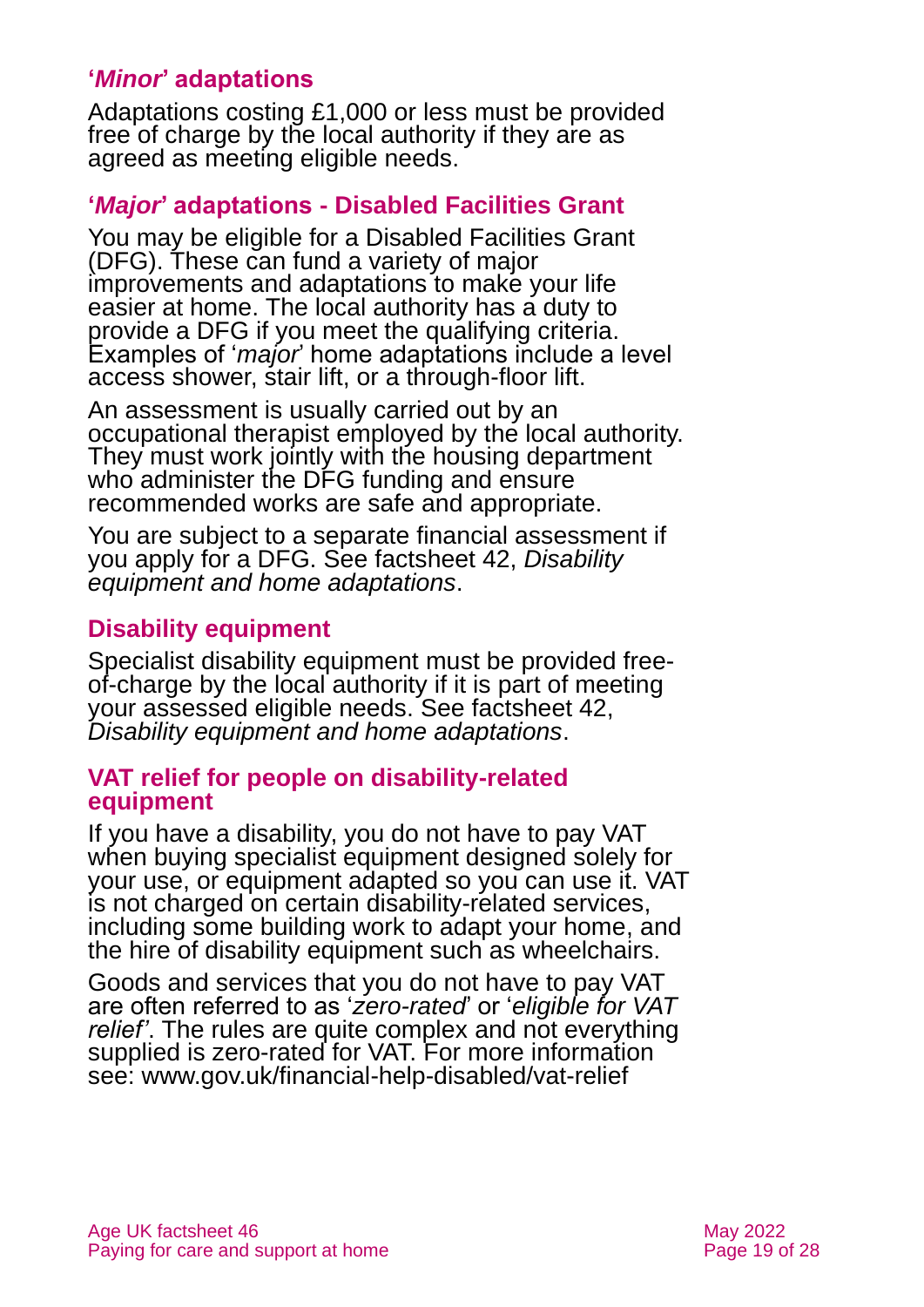# <span id="page-19-0"></span>**8 Services that should be provided free of charge**

#### **Local authority needs and financial assessment and care planning**

The local authority cannot charge you for your needs assessment, financial assessment or the care and support planning process where decisions are made about how your needs will be met.

#### **Rehabilitation - intermediate care and reablement**

These are short-term periods of rehabilitation, often provided to prevent hospital admission, or to build up your abilities and confidence after hospital discharge. Charging regulations describe them as: a programme of care and support, or support; for a specified period of time; that has as its purpose the provision of assistance to enable you to maintain or regain the ability needed to live independently in your own home.

These must be provided free of charge for up to six weeks. The guidance states there should not be a strict upper time limit. The local authority may offer this service free of charge for longer than six weeks if there are clear preventative benefits. The guidance gives an example when someone has recently become visually impaired. You usually receive this type of service in your own home.

The NHS provides a similar type of free short-term rehabilitation, usually called intermediate care. For more information, see factsheet 76, *[Intermediate care](https://www.ageuk.org.uk/globalassets/age-uk/documents/factsheets/fs76_intermediate_care_and_reablement_fcs.pdf)  [and reablement](https://www.ageuk.org.uk/globalassets/age-uk/documents/factsheets/fs76_intermediate_care_and_reablement_fcs.pdf)*. There should be a needs and financial assessment for any required long-term social care services before the end of your free rehabilitation period.

#### **NHS care and services**

You do not have to pay for GP and other communitybased NHS services you need such as district nursing, physiotherapy, or speech therapy. The NHS is responsible for meeting the full cost of care in your own home or a care home if your primary need is for health care i.e. your care needs are beyond those a local authority has a duty to meet. This is called NHS Continuing Healthcare (NHS CHC).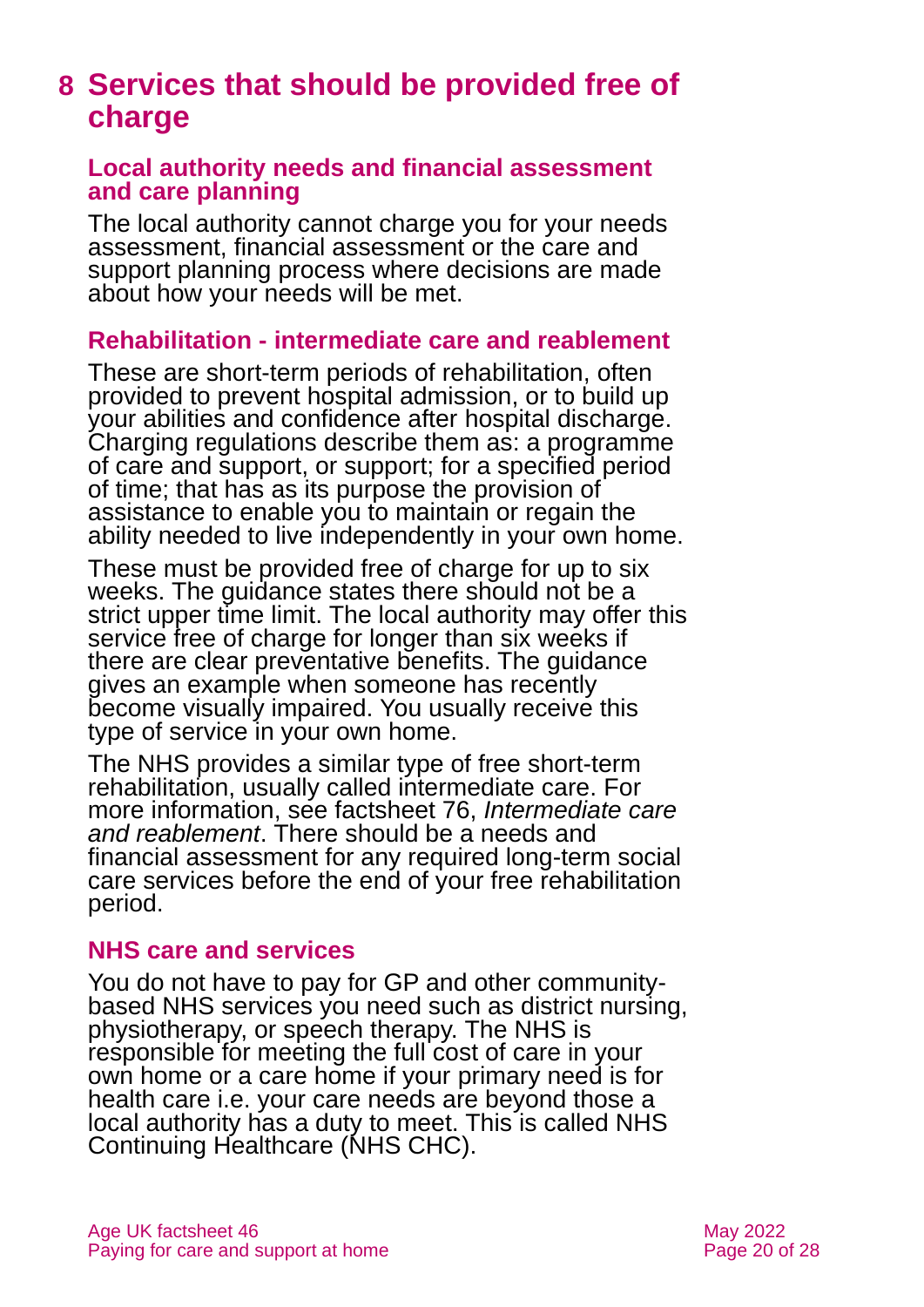It is important to check you have been properly assessed for fully funded NHS CHC if you may be entitled to it. This should happen before a local authority carries out its financial assessment.

Otherwise, you may be charged for services you are entitled to receive for free. For more information, see factsheet 20, *[NHS Continuing Healthcare and NHS](https://www.ageuk.org.uk/globalassets/age-uk/documents/factsheets/fs20_nhs_continuing_healthcare_and_nhs-funded_nursing_care_fcs.pdf)[funded nursing care.](https://www.ageuk.org.uk/globalassets/age-uk/documents/factsheets/fs20_nhs_continuing_healthcare_and_nhs-funded_nursing_care_fcs.pdf)*

#### **Community equipment and minor home adaptations**

Community disability equipment and minor home adaptations (costing £1,000 or less) must be provided free of charge by a local authority if provided to meet your eligible needs. This could be part of a wider package of care that you can be charged for.

Equipment includes: a mobile hoist, raised toilet seat or toilet frame, electric bath lift or a long-handled grabber. '*Minor*' adaptations include a short concrete ramp or various rails within your property or at its access.

#### **Creutzfeldt-Jakob disease (CJD)**

Under the charging regulations, a person suffering from CJD cannot be charged for local authority care and support.

# <span id="page-20-0"></span>**9 Free mental health 'after-care' services**

If you have been detained in hospital for treatment under certain sections of the *[Mental Health Act 1983](https://www.legislation.gov.uk/ukpga/1983/20/contents)*, your on-going care outside of hospital may be provided as an '*after-care*[' service under Section 117](https://www.mind.org.uk/information-support/legal-rights/leaving-hospital/section-117-aftercare/)  [of this Act.](https://www.mind.org.uk/information-support/legal-rights/leaving-hospital/section-117-aftercare/) This is to reduce the chance of readmission.

Under the charging regulations, '*after-care*' services must be provided free of charge. There is a joint duty on local health and local authorities to fund and provide these services.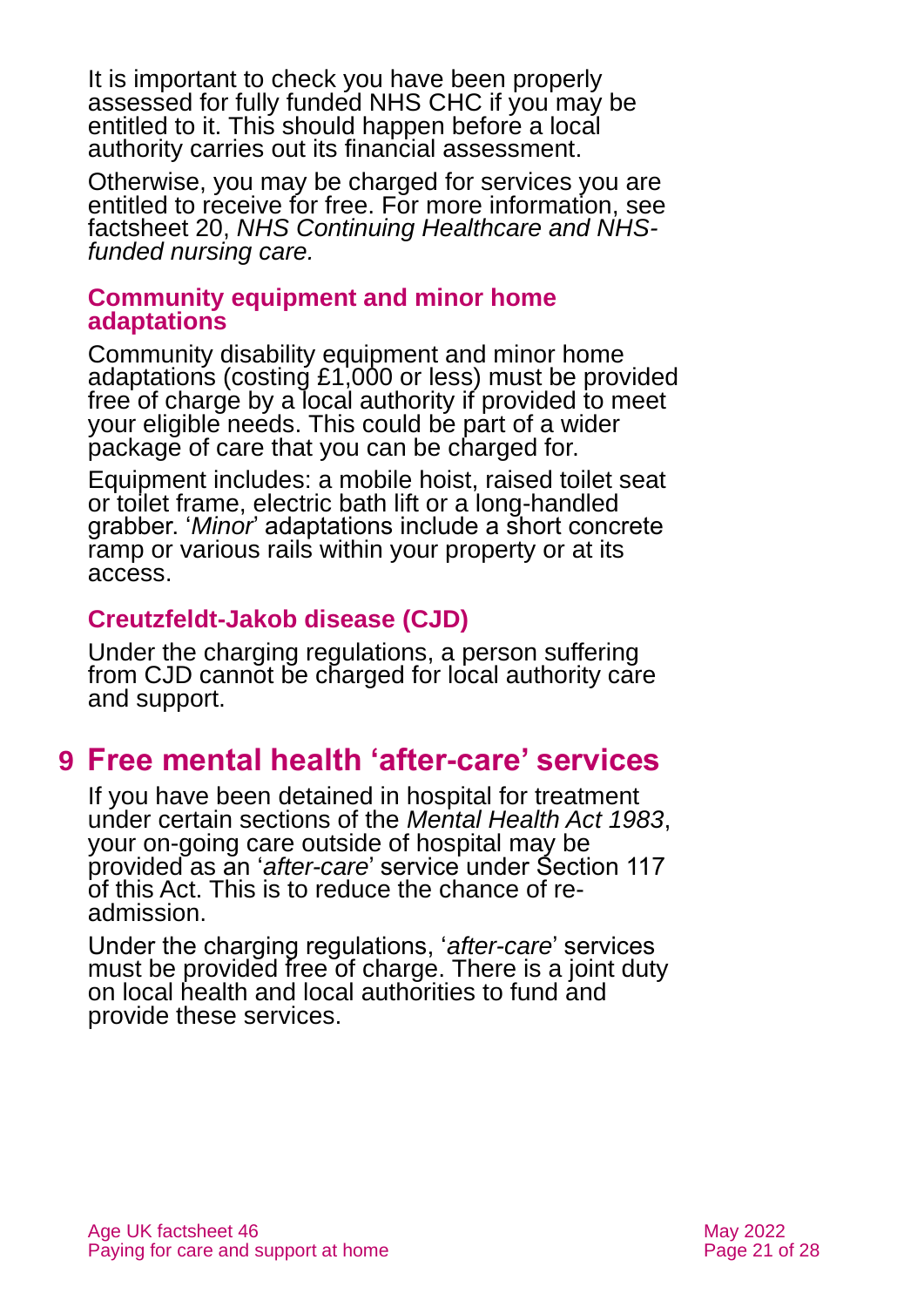#### **Point of law**

In R v Richmond LBC and others, ex parte Watson and others [1999] 2 CCLR 402, it was held that after-care provision does not have to continue indefinitely but must continue until the health body and the local authority are satisfied it is no longer needed. The judge felt it difficult to see how such a situation could arise where the illness is dementia.

## <span id="page-21-0"></span>**10 Charging for carers' services**

Following an assessment, the local authority may have a duty to meet a carer's eligible support needs. Carers can only be charged for services they receive in their own right. A service for you might benefit your carer, but it is still your service, meaning only you should be charged. It is important everyone is clear who is receiving the service and is charged.

The guidance notes that charging a carer may be a false economy, as it may deter or discourage the choice to care in the long-term. They should treat your carer as a partner in care and recognise the significant contribution they make in helping to maintain your independence, health and wellbeing. The authority should consider the likely impact of any charges on your carer, particularly in terms of their willingness and ability to continue their caring responsibilities.

Ultimately, it should ensure any charges do not negatively impact on your carer's ability to look after their own health and wellbeing and to continue to care effectively and safely. Carers often forgo earnings to care so charging for support services could cause financial difficulties. For more information, see factsheet 41, *[How to get care and support](https://www.ageuk.org.uk/globalassets/age-uk/documents/factsheets/fs41_how_to_get_care_and_support_fcs.pdf)*.

# <span id="page-21-1"></span>**11 Charges for respite care**

Where you are a short-term resident in a care home, for example for respite care, the local authority can choose to charge you based on its non-residential care charging policies. A short-term stay in a care home is defined as one that does not last longer than eight weeks. See factsheet 58, *Paying for [short-term](https://www.ageuk.org.uk/globalassets/age-uk/documents/factsheets/fs58_paying_for_short-term_and_temporary_care_in_a_care_home_fcs.pdf)  and [temporary care in a care home](https://www.ageuk.org.uk/globalassets/age-uk/documents/factsheets/fs58_paying_for_short-term_and_temporary_care_in_a_care_home_fcs.pdf)*.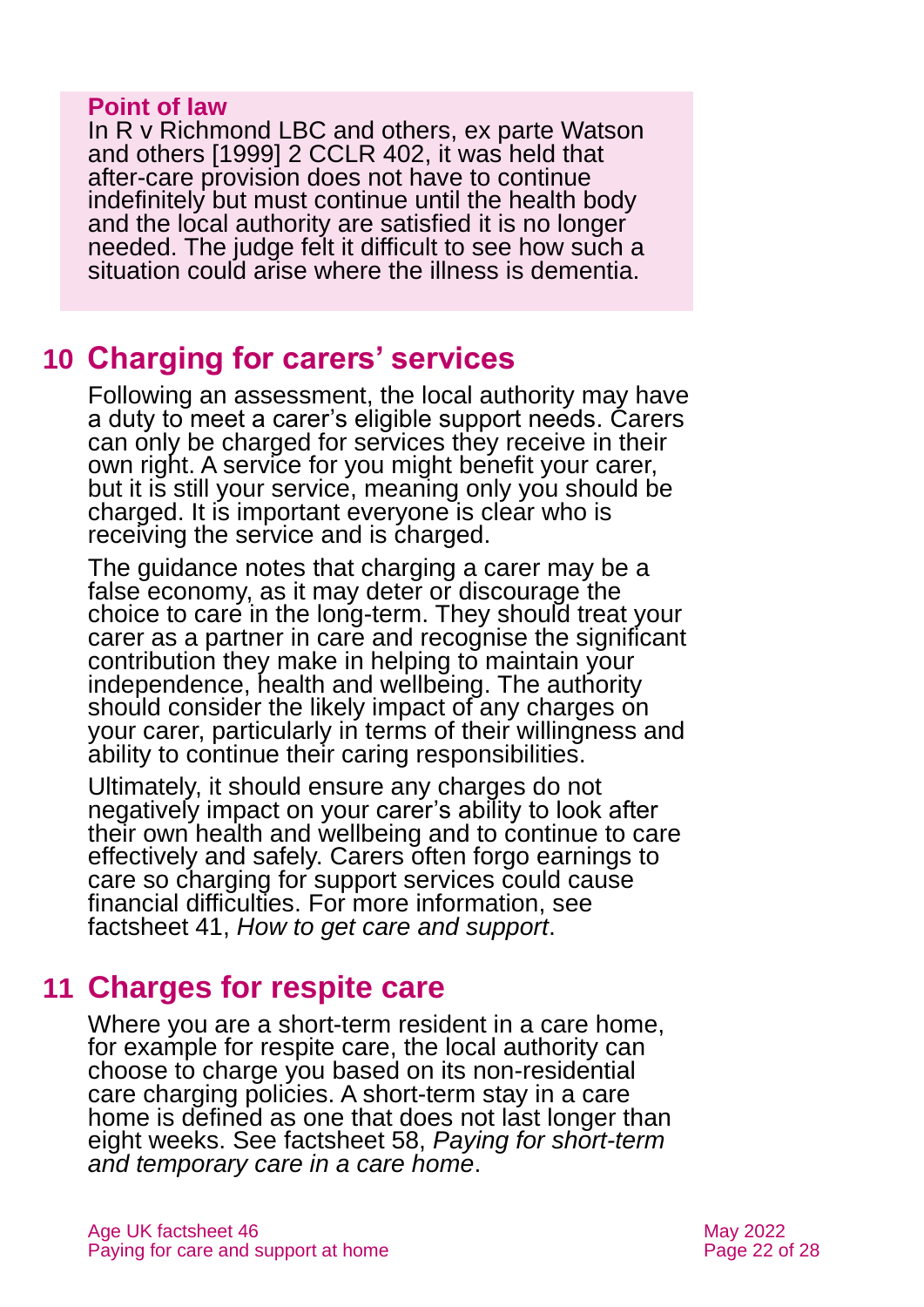# **12 Housing related support**

<span id="page-22-0"></span>The local authority may run a programme of housing related support, sometimes called '*Supporting People*,' which funds services like a sheltered housing scheme manager service and emergency alarm system. Local authorities used to be given specific funds but this is now part of a general pot of funds and is used differently in different areas.

Check to see if the local authority has a housing related support programme, and whom or what it funds. Even if they do not, ask them to assess your circumstances and tell you if you are likely to receive help with housing-related support charges. If you get Housing Benefit or are on a low income, you may find they will pay towards these charges.

# <span id="page-22-1"></span>**13 Information, advice and advocacy duty**

The local authority is required to provide an information and advice service to all those who need it. The service must provide information and advice on the following areas:

- the local care and support system and how it operates
- the choice of types of care and support, and the choice of providers available to those who are in the authority's area
- ⚫ how to access the care and support that is available
- ⚫ how to access independent financial advice on matters relevant to the meeting of needs for care and support, and
- ⚫ how to raise concerns about the safety or well-being of an adult who has needs for care and support.

The authority must give you information to help you understand your choices, what you may have to pay and how this relates to your circumstances.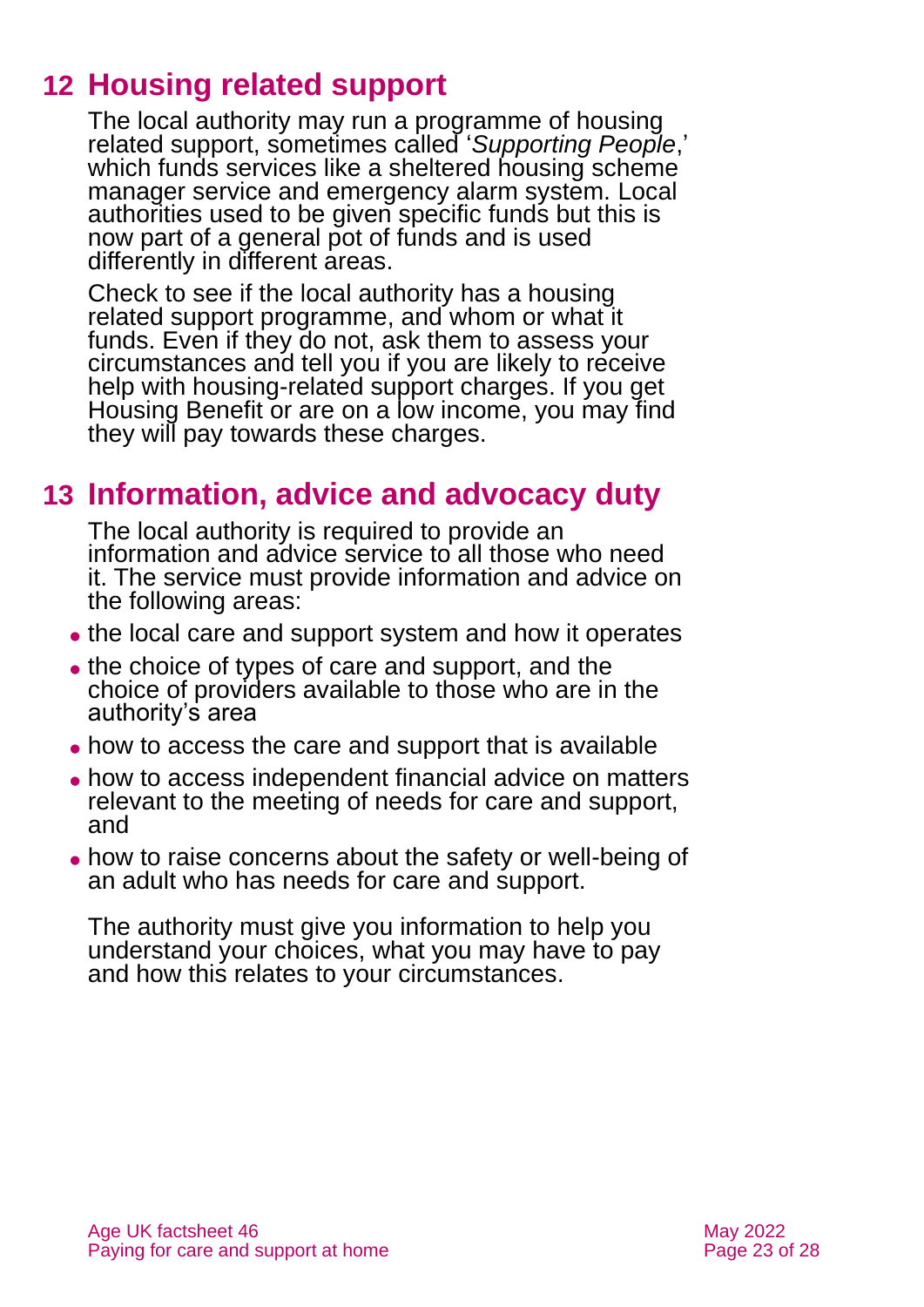#### **The independent advocacy**

If you have no appropriate person such as a family member to support you, you may be eligible for independent advocacy. This applies where you have substantial difficulty understanding or retaining relevant information, using or weighing that information, or communicating your views, wishes or feelings by any relevant means.

The local authority must involve you in decisions made about your care and support - you should be an active partner. Your advocate's role is to support and represent you, to ensure you are involved as fully as possible in assessing your needs and planning your care and support.

#### **Mental Capacity advocacy**

If you lack mental capacity and have no support or advocate, for example a family member or friend, the local authority may have a duty to provide you with an Independent Mental Capacity Advocate. This is similar to the social care independent advocate above.

<span id="page-23-0"></span>See factsheet 22, *[Arranging for someone to make](https://www.ageuk.org.uk/globalassets/age-uk/documents/factsheets/fs22_arranging_for_someone_to_make_decisions_on_your_behalf_fcs.pdf)  [decisions on your behalf](https://www.ageuk.org.uk/globalassets/age-uk/documents/factsheets/fs22_arranging_for_someone_to_make_decisions_on_your_behalf_fcs.pdf)*, for more information.

# **14 Complaints**

If you are not happy with the service you receive from the local authority, or you want to challenge a decision they have made, you can complain through their complaints procedure.

For example, you might disagree with the outcome of the financial assessment or the level of your personal budget, including where this is provided as a direct payment. You can subsequently escalate the complaint to the Local Government and Social Care Ombudsman if you are not satisfied with the complaint outcome.

If you arrange and fund your own care services without the assistance of a local authority, you can complain about the service you receive to the Local Government and Social Care Ombudsman if you cannot resolve the issue using the care provider's complaints procedure.

You should be provided with information about how to complain on request.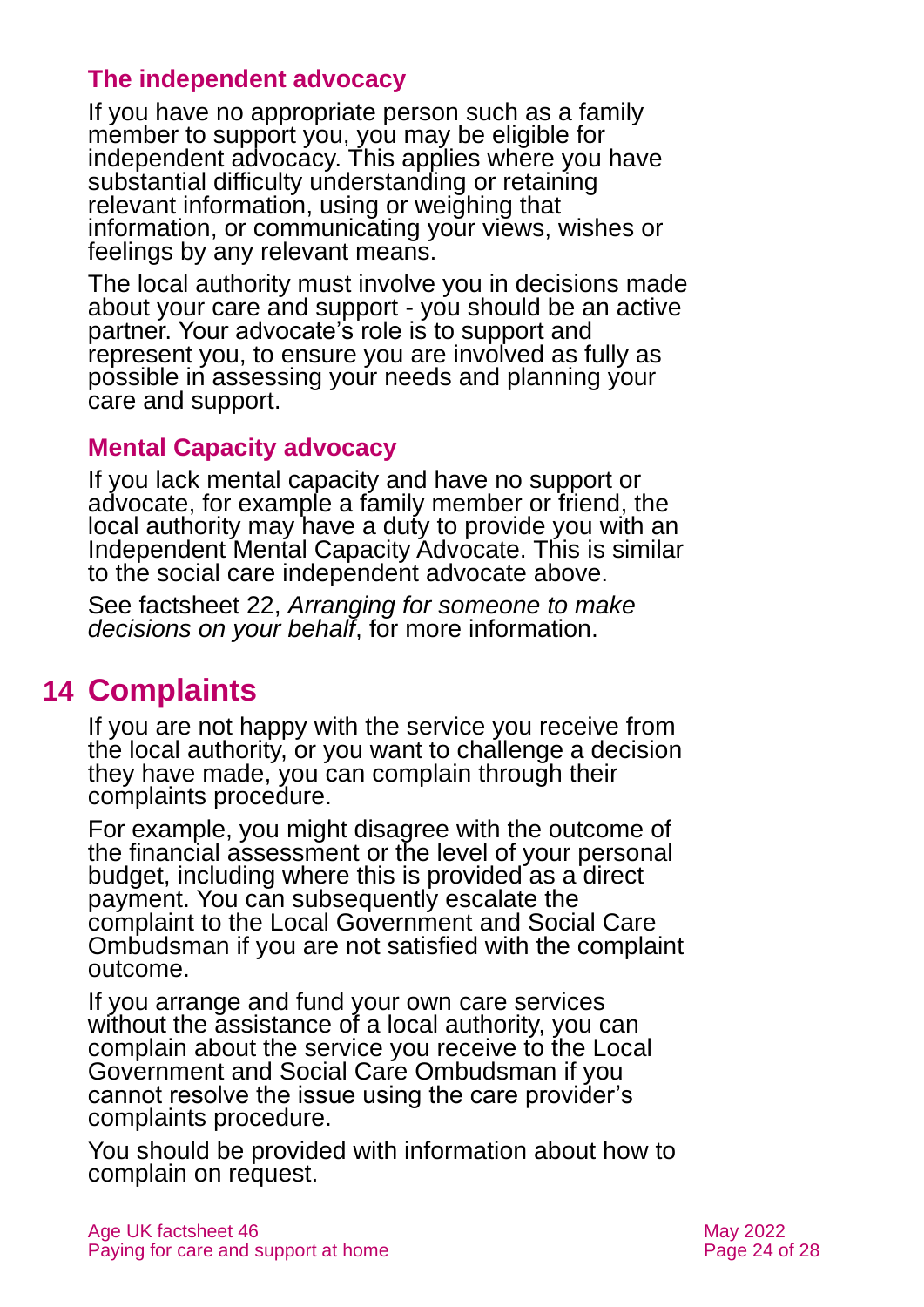The Care Quality Commission is the industry standards regulator for care providers, including home care providers. Contact them if you experience poor standards of care.

For more information, see factsheet 59, *[How to](https://www.ageuk.org.uk/globalassets/age-uk/documents/factsheets/fs59_how_to_resolve_problems_and_complain_about_social_care_fcs.pdf)  [resolve problems and complain about social care.](https://www.ageuk.org.uk/globalassets/age-uk/documents/factsheets/fs59_how_to_resolve_problems_and_complain_about_social_care_fcs.pdf)*

### **14.1 Safeguarding from abuse and neglect**

If you have concerns about abuse or neglect, you should raise this with the local authority, which has a safeguarding duty. Its duty to investigate concerns applies irrespective of how your care is arranged and funded.

For more information, see factsheet 78, *[Safeguarding](https://www.ageuk.org.uk/globalassets/age-uk/documents/factsheets/fs78_safeguarding_older_people_from_abuse_fcs.pdf)  [older people from abuse and neglect](https://www.ageuk.org.uk/globalassets/age-uk/documents/factsheets/fs78_safeguarding_older_people_from_abuse_fcs.pdf)*.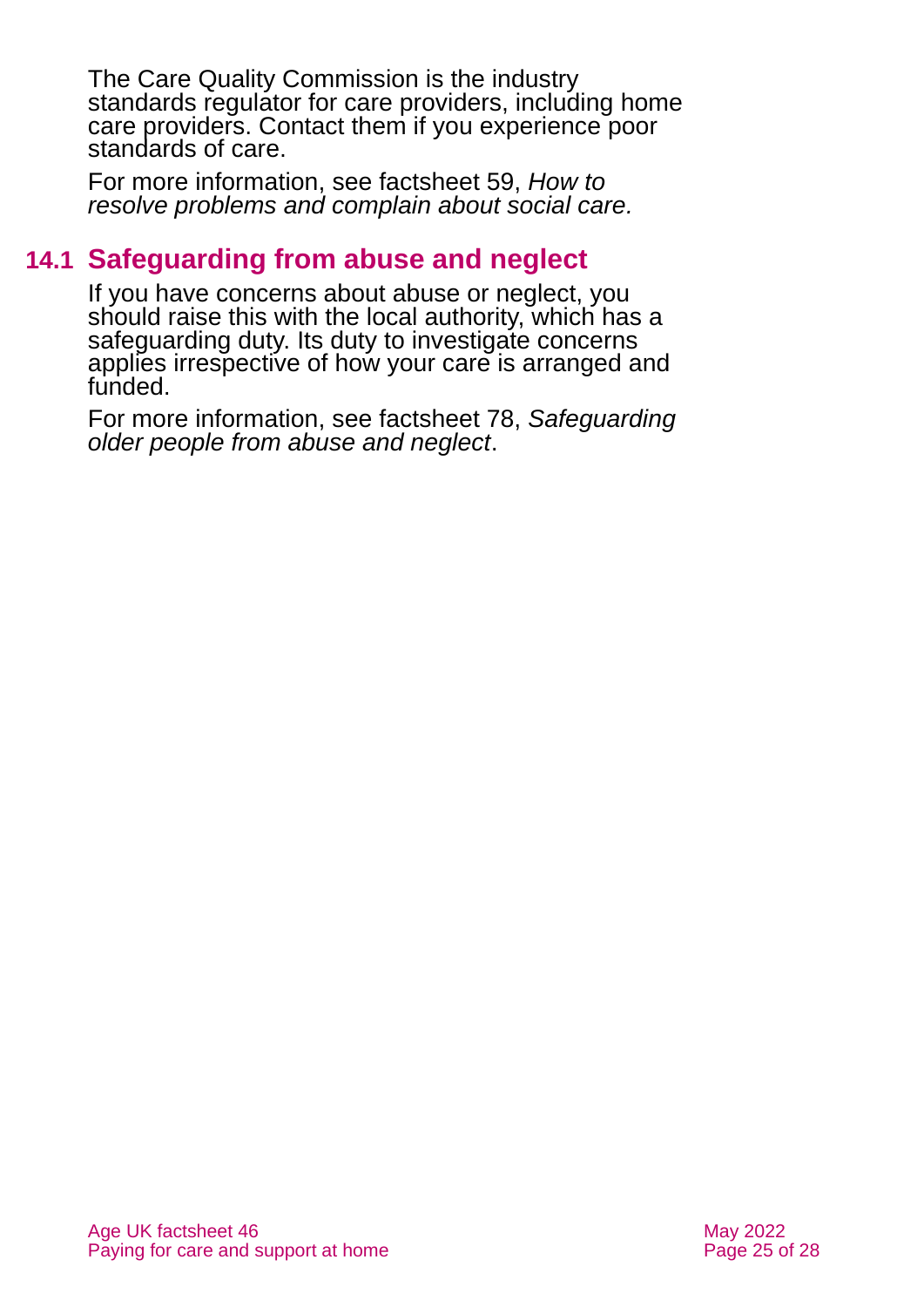# **Useful organisations**

#### <span id="page-25-0"></span>**Care Quality Commission**

[www.cqc.org.uk](http://www.cqc.org.uk/) Telephone 03000 616 161

Independent regulator of adult health and social care services in England, covering NHS, local authorities, private companies, voluntary organisations and people detained under the Mental Health Act.

#### **Carers UK**

[www.carersuk.org](http://www.carersuk.org/) Telephone 0808 808 7777

Information, advice and support for carers, including about benefits.

#### **Citizens Advice**

[www.citizensadvice.org.uk](http://www.citizensadvice.org.uk/) Telephone 0800 144 8848 (England)

Offers free, confidential, independent advice, face to face or by telephone.

#### **Equality Advisory & Support Service**

[www.equalityadvisoryservice.com](http://www.equalityadvisoryservice.com/) Telephone helpline 0808 800 0082 Mon-Fri 9am-7pm, Sat 10am-2pm

Information and advice about the *Equality Act 2010* and human rights.

#### **Homecare Association**

[www.homecareassociation.org.uk](http://www.homecareassociation.org.uk/) Telephone 020 8661 8188

Professional association of home care providers whose members comply with a Code of Practice.

# **Local Government and Social Care Ombudsman**

[www.lgo.org.uk](http://www.lgo.org.uk/) Telephone 0300 061 0614

Provides a free, independent, service for complaints about local authorities and self-funded care services.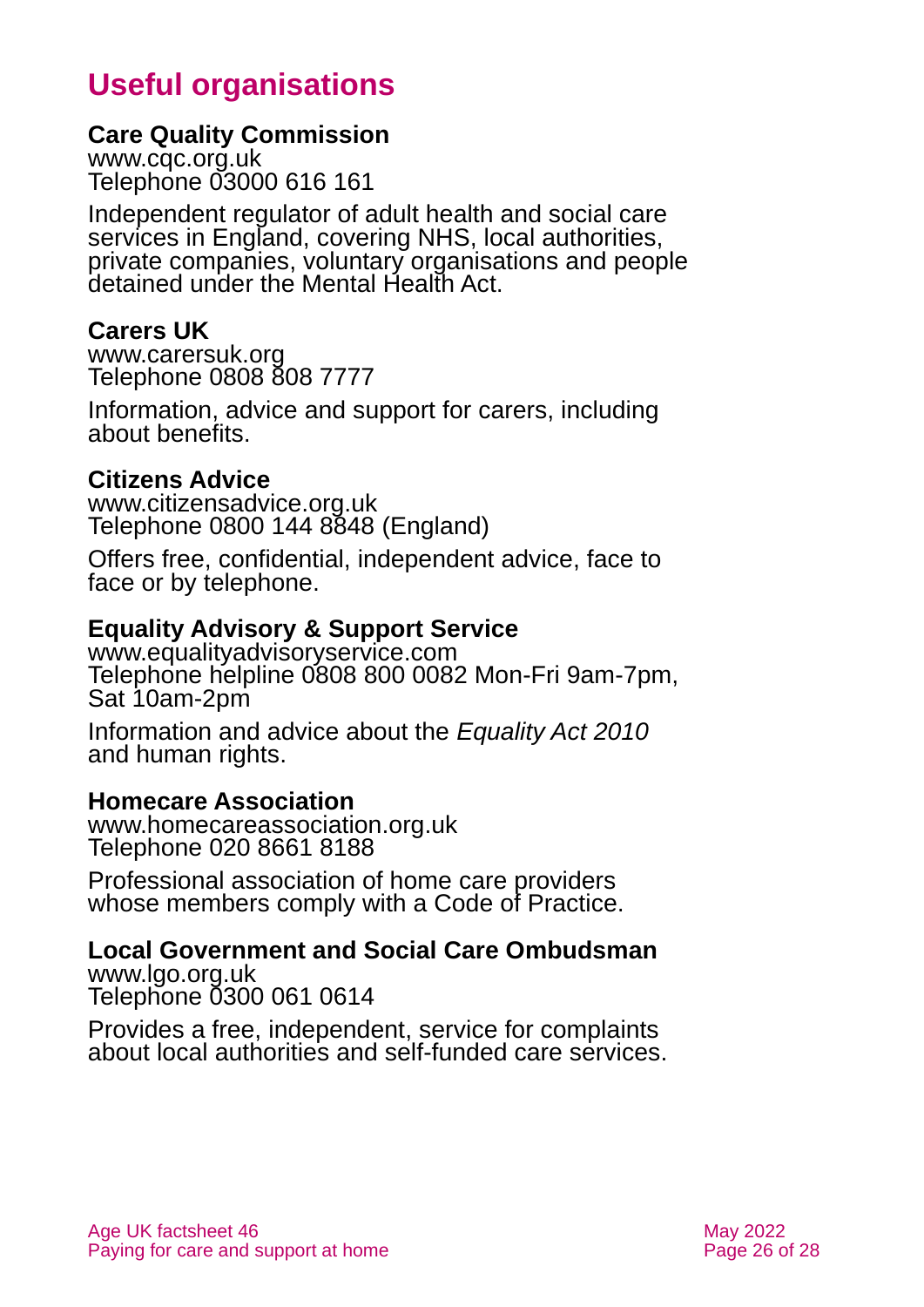# **Age UK**

Age UK provides advice and information for people in later life through our Age UK Advice line, publications and online. Call Age UK Advice to find out whether there is a local Age UK near you, and to order free copies of our information guides and factsheets.

#### <span id="page-26-1"></span>**Age UK Advice**

[www.ageuk.org.uk](http://www.ageuk.org.uk/) 0800 169 65 65 Lines are open seven days a week from 8.00am to 7.00pm

#### **In Wales contact**

#### **Age Cymru Advice**

[www.agecymru.org.uk](http://www.agecymru.org.uk/) 0300 303 4498

#### <span id="page-26-0"></span>**In Northern Ireland contact**

#### **Age NI** [www.ageni.org](http://www.ageni.org/)

0808 808 7575

#### **In Scotland contact**

# <span id="page-26-2"></span>**Age Scotland**

[www.agescotland.org.uk](http://www.agescotland.org.uk/) 0800 124 4222

### **Support our work**

We rely on donations from our supporters to provide our guides and factsheets for free. If you would like to help us continue to provide vital services, support, information and advice, please make a donation today by visiting [www.ageuk.org.uk/donate](http://www.ageuk.org.uk/donate) or by calling 0800 169 87 87.